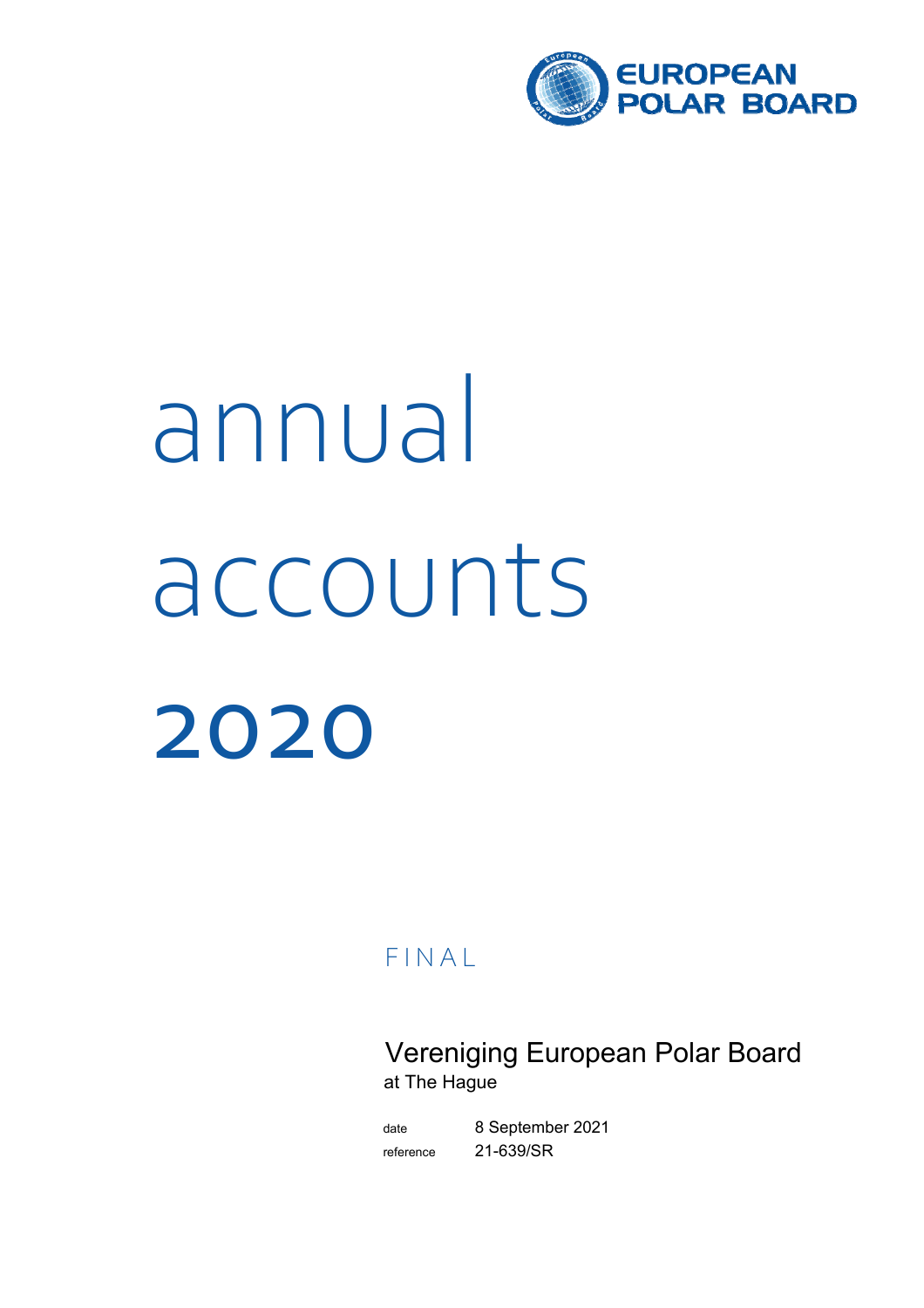# Table of contents

|           |                                                  | Page        |
|-----------|--------------------------------------------------|-------------|
|           | Report of the Board 2020                         | $\mathbf 1$ |
|           | <b>Financial statements</b>                      |             |
| Α.        | Balance sheet as at 31 December 2020             | 10          |
| <b>B.</b> | Statement of income and expenditure              | 11          |
| C.        | Cash flow statement                              | 12          |
| D.        | Accounting principles                            | 13          |
| Е.        | Notes to the balance sheet                       | 16          |
| F.        | Notes to the statement of income and expenditure | 19          |
|           |                                                  |             |

Appendix Projects SO-CHIC, INTERACT III and EU-PolarNet 2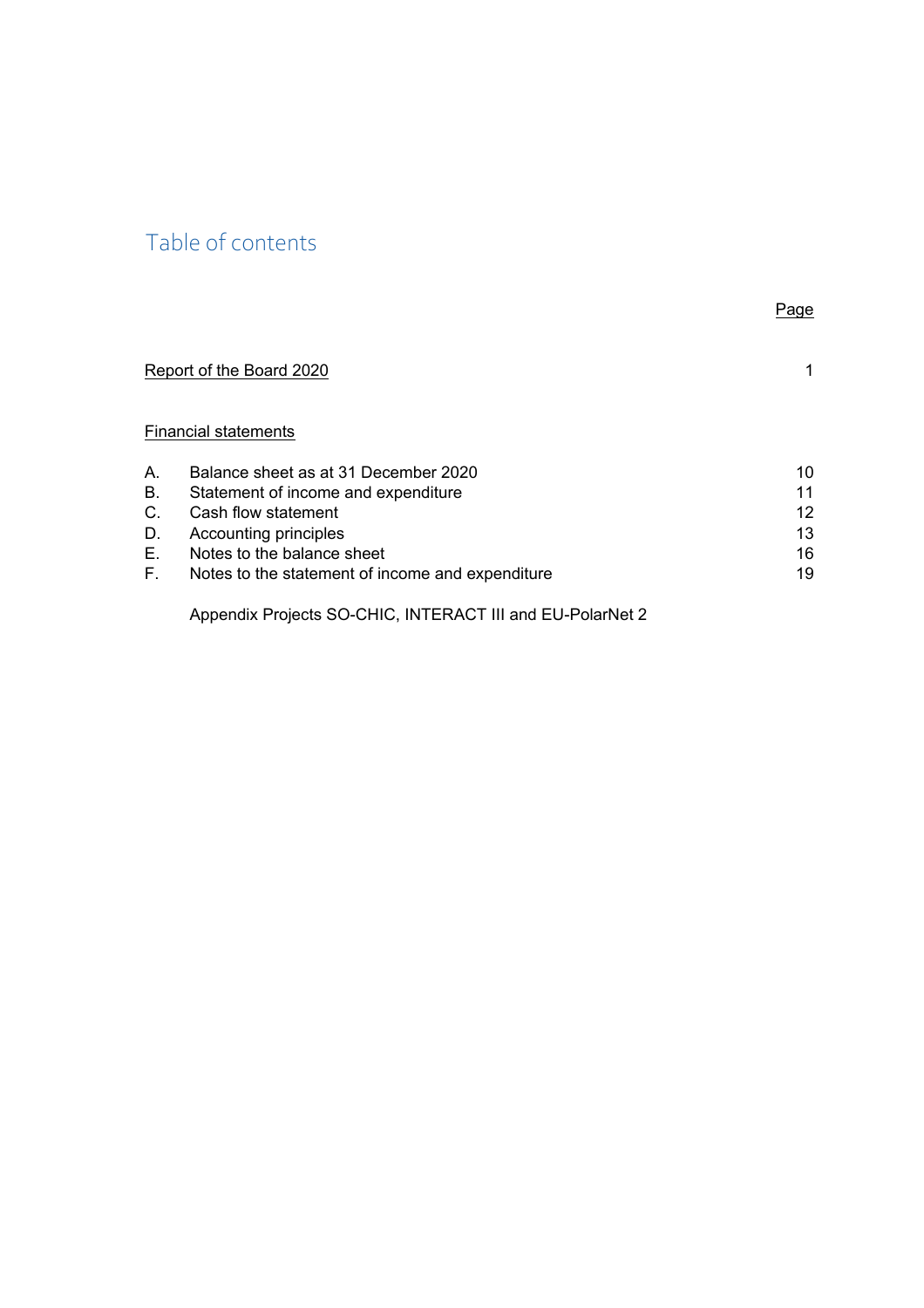## Report of the Board 2020

#### General information

|                      | Legal name: European Polar Board (EPB)                            |
|----------------------|-------------------------------------------------------------------|
| Adress:              | Laan van Nieuw Oost-Indië 300, 2593 CE The Hague, The Netherlands |
|                      | Legal status: Dutch association with full legal capacity          |
| CCI number: 65665759 |                                                                   |
| RSIN:                | 856206362                                                         |

The European Polar Board (EPB) is an independent organisation focused on major strategic priorities in the Arctic and Antarctic. EPB Members include research institutes, logistics operators, funding agencies, scientific academies and government ministries from across Europe.

The EPB's vision is of a **strong** and cohesive European Polar research community, wherein decisions affecting or affected by the Polar Regions are informed by **independent**, accurate, and timely advice from the EPB.

The EPB has a mission to improve European **coordination** in Arctic and Antarctic research through improved information sharing, optimised infrastructure use and joint initiatives between **Members** 

The EPB **promotes** multilateral collaborative activities between our Members and provide a single contact point for to the European Polar research community as a whole for international partners.

The EPB **advances** the collective knowledge of Polar issues, particularly in the context of European societal relevance.

The EPB's work is largely implemented though its various **Action Groups**, focused on issues such as infrastructure, international cooperation, policy advice and the environmental impacts of polar research and logistics.

The EPB also participates in large-scale **projects** with European and international partners, with tasks focusing on coordination of polar research and communication with policymakers or other stakeholders.

The EPB Members together form the **Plenary**, which meets twice annually to advance its work in line with the EPB **Strategy**.

Established by the European Science Foundation in 1995, the EPB has been an independent entity since 2015, with its **Secretariat** hosted by the **Dutch Research Council (NWO)** in The Hague.

The Association has as its object:

- a. to be the voice of the European polar research;
- b. to facilitate cooperation in all fields of polar science in its Member organisations across Europe;
- c. to perform all other actions related to the above in the broadest sense of those terms, or which could be beneficial to these.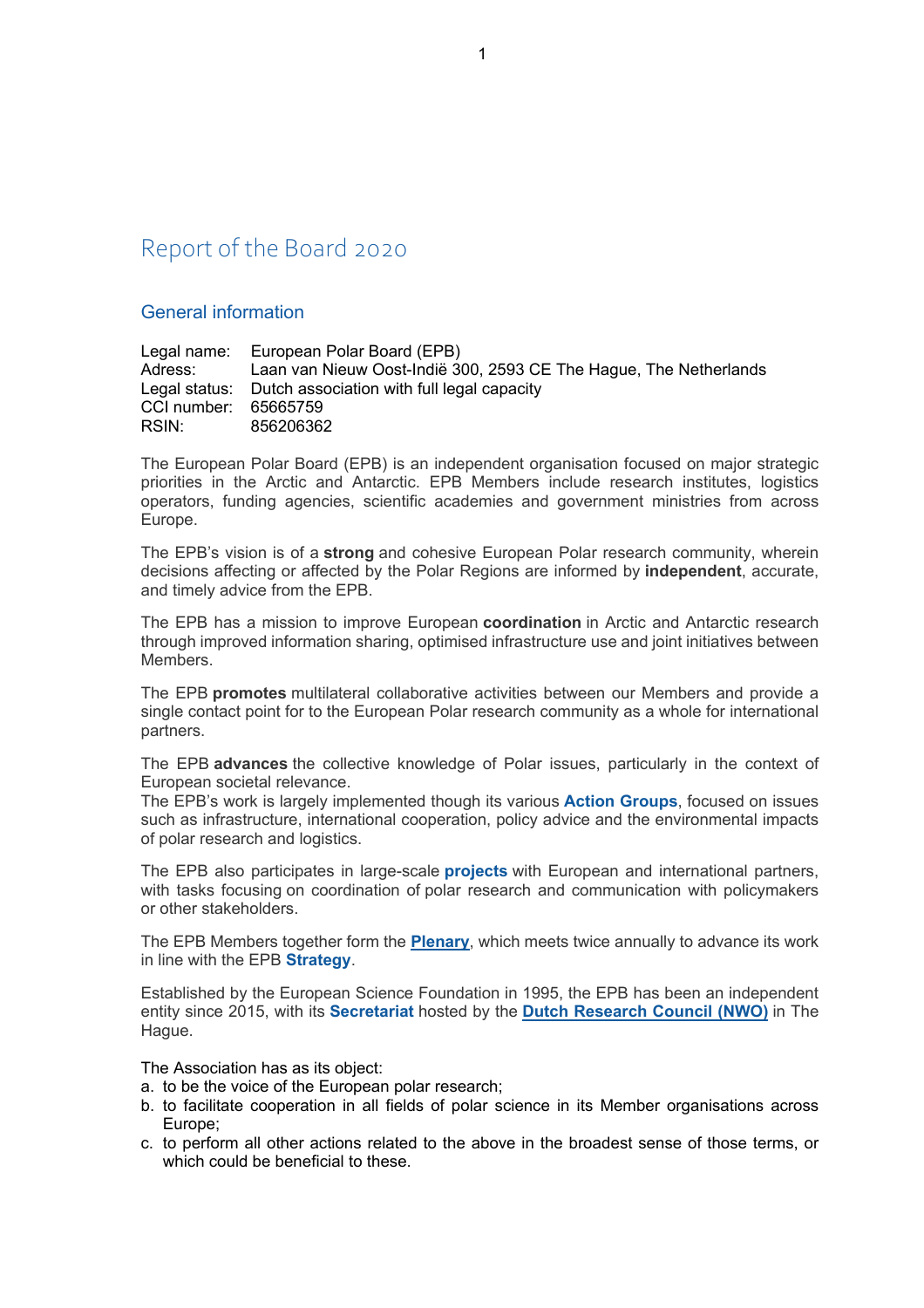#### Organisation of the Association

The organisation of the Association comprises:

- the Board (Executive Committee)
- the Plenary Meeting
- the Secretariat

#### Governance structure

The Plenary is the highest decision-making organ within the EPB, followed by the Board (Executive Committee) and then the Chair.

Members of the Board as of 31<sup>st</sup> of December 2020:

- Kirsi Latola (Chair)
- Nicole Biebow
- Antonio Quesada
- Vito Vitale
- Peter Sköld
- Renuka Badhe (Executive Secretary)

Members of the Financial Committee as of 31<sup>st</sup> of December 2020:

- Kirsi Latola
- Rein Vaikmae
- Philippe Huybrechts
- Renuka Badhe (Executive Secretary, non-voting member)

Members of the Association as of 31<sup>st</sup> of December 2020:

- Austrian Science Research Fund (FWF), Austria
- National Fund for Scientific Research (FNRS), Belgium
- Research Foundation Flanders (FWO), Belgium
- Belgian Science Policy Office (BELSPO), Belgium
- Bulgarian Antarctic Institute (BAI), Bulgaria
- Danish Agency for Science and Higher Education (DASHE), Denmark
- Estonian Academy of Sciences (EAS), Estonia
- Thule Institute, University of Oulu, Finland
- Arctic Centre, University of Lapland, Finland
- National Centre for Scientific Research (CNRS), France
- French Polar Institute Paul Emilie Victor (IPEV), France
- Helmholtz Association (HGF), Germany
- Icelandic Centre for Research (RANNIS), Iceland
- Italian National Research Council (CNR), Italy
- National Programme for Research in Antarctica (PNRA), Italy
- Polar.lu, Luxembourg
- Netherlands Organisation for Scientific Research (NWO), Netherlands
- The Research Council of Norway (RCN), Norway
- Institute of Marine Research, Norway
- Polish Academy of Sciences, Poland
- Foundation for Science and Technology (FCT), Portugal
- Council for Scientific Research (CSIC), Spain
- Ministry of Science and Innovation (MCIN), Spain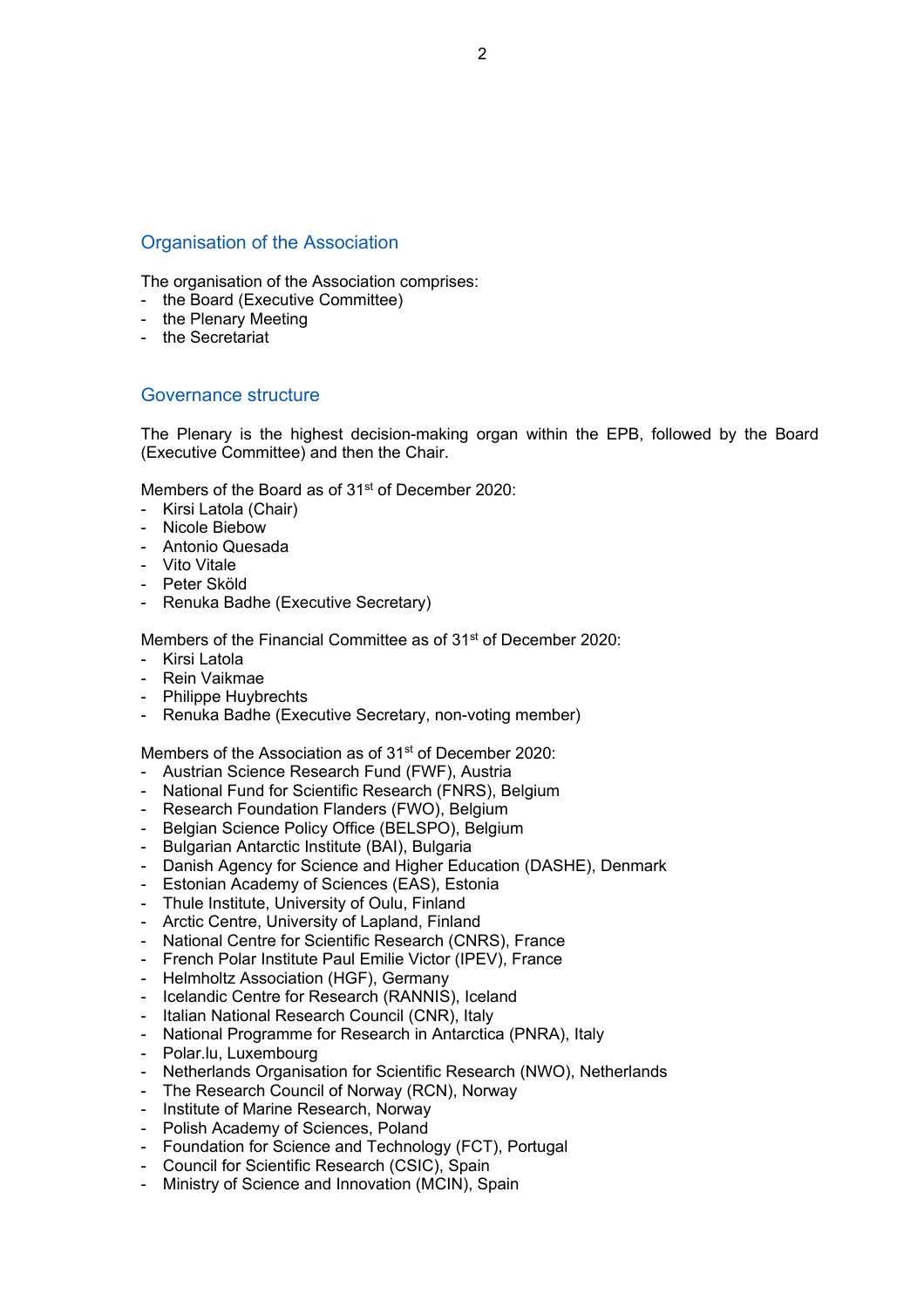- Arctic Research Centre at Umeå University (ARCUM), Sweden - Swedish Polar Research Secretariat (SPRS), Sweden

Swiss National Science Foundation (SNF), Switzerland

- Natural Environment Research Council (NERC), UK

- Renuka Badhe (Executive Secretary) Joseph Nolan (Policy Officer) Pjotr Elshout (Project Officer)

- Debbie Liauw (Administrative Assistant)

Secretariat:

**Income** 

**Expenditure**

3

- TÜBITAK Marmara Research Center Polar Research Institute (TÜBITAK-MAMPRI), Turkey

Summary statement of income and expenditure per reporting date with budget 2020

Income from membership fees 171,000 171,000 Income from hosting party **1000 10000 10000 10000 10000 10000** 50,000 50,000 Income project SO-CHIC 18,646 63,313 Income project INTERACT III 7,048 22,469 Income project EU-PolarNet 2 9,660 9,660 13,203

Total income 256,354 319,985

EPB Committee Meetings 3,618 10,000 Direct Science Activity 2,175 35,000 Communication & Outreach 62,000

Management and administration 158,328 196,049 Project costs SO-CHIC **14,917** 16,900 Project costs INTERACT III 6,638 5,475 Project costs EU-PolarNet 2 **7,728** 10,562

Total expenditure 197,265 335,986

**Balance income and expenditure 60 and 59,089 contract 16.001** 

The balance of income and expenditure has been added to the general reserve.

Actual **Budget** 2020 2020

€ €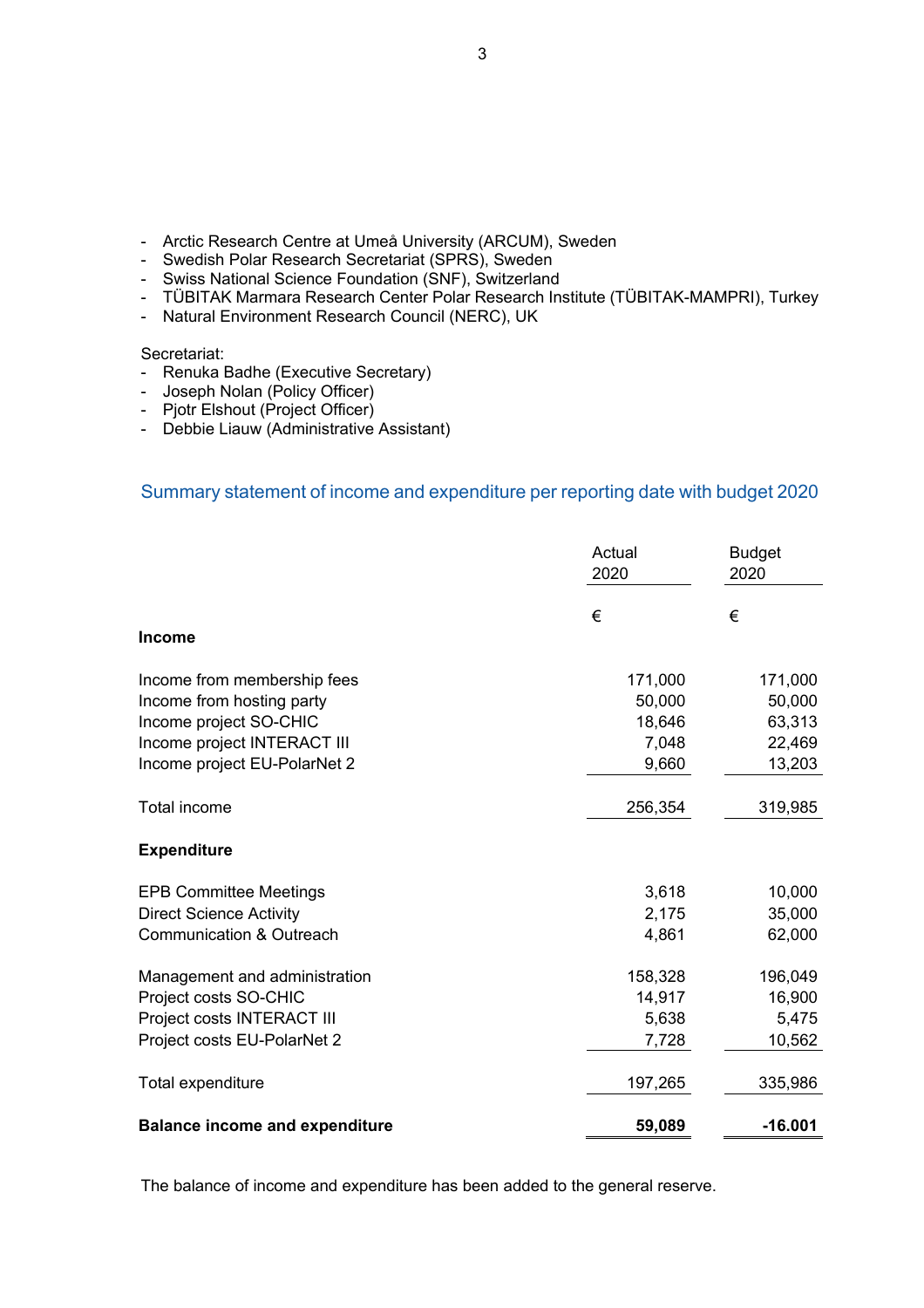#### Activities and financial perspective

For the period 2020, the EPB had a budgeted balance of income and expenditure of € - 16,001 and realised a balance of income and expenditure of € 59,089.

The realised income 2020 is  $\epsilon$  63,631 lower than budgeted, due to lower than budget income from the projects.

The realised expenditure is  $\epsilon$  197,265, budgeted was  $\epsilon$  335,986. The actual spent in the budget lines for 2020 was lower than expected, due to the lower costs than anticipated for activities such as the EPB Committee Meetings, Direct Science Activities and Communication & Outreach. The majority of these planned activities have been moved to 2021 due to the COVID-19 pandemic.

Several unrealized direct science activities are carried forward to the budget of 2021 as the activities continue in the next calendar years.

#### Taxes

As of 2017 the Tax Administration designated European Polar Board as an institution for General Benefit (Algemeen Nut Beogende Instelling or ANBI). Donations to the Foundation can therefore be deducted from income tax, as well as from company and inheritance tax.

#### Report of activities 2020

Planned celebrations and other activities to mark the EPB's  $25<sup>th</sup>$  anniversary in 2020 were largely cancelled, postponed or changed to online formats in 2020.

The EU-funded Horizon 2020 project INTERACT III, in which the EPB is a partner, officially began in January 2020.

The EPB's Spring 2020 Plenary Meeting was on the 23rd of April 2020 and the Autumn 2020 Plenary Meeting was on 15<sup>th</sup> and 16<sup>th</sup> October 2020. Both Plenary Meetings were held online, due to the COVID-19 pandemic.

At the Spring Plenary 2020, By-law 1 was updated to create the possibility to renew incumbent EXCOM members or the Chair for a second consecutive term when there is no new candidate standing for election by acclimation, if still eligible. During the Autumn Plenary 2020 the election procedure (By-law 1) was amended to include voting via electronic polling.

H. Jóhannsson stepped down from the Executive Committee in April 2020. During the Autumn 2020 Plenary Meeting, P. Sköld was elected to the Executive Committee.

At the Autumn 2020 Plenary Meeting, the Turkish organisation TÜBITAK-MRC PRI was unanimously accepted as a new EPB member.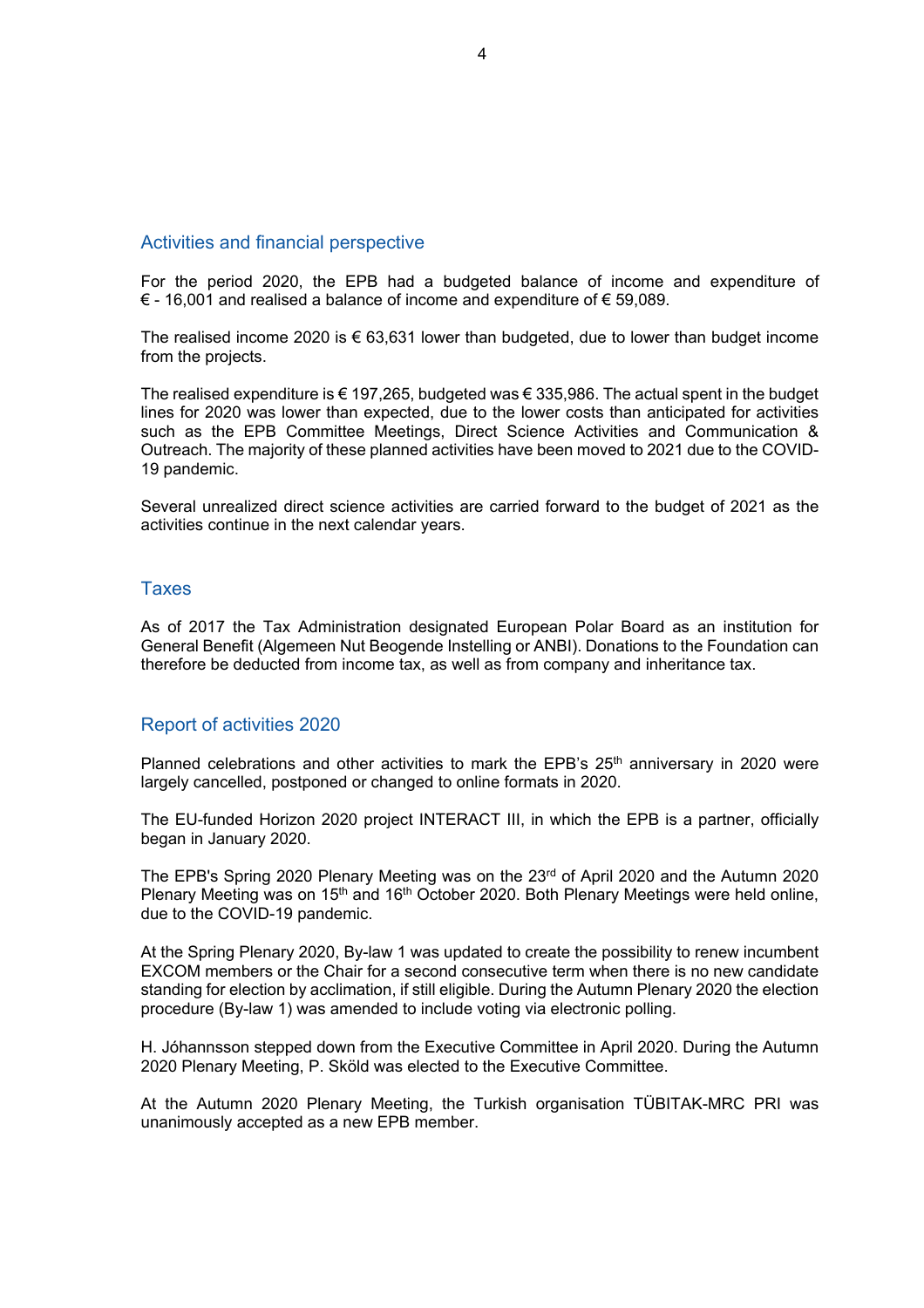The EU-funded Horizon 2020 project EU-PolarNet 2, in which the EPB is a partner, officially began in October 2020.

In cooperation with organisers of the 3<sup>rd</sup> Arctic Science Ministerial (ASM3), Iceland and Japan, the EPB hosted an official ASM3 webinar series, starting in October 2020.

P. Elshout joined the Secretariat staff as a Project Officer in November 2020.

A project to coordinate the Southern Ocean research community's contribution to the UN Decade of Ocean Science for Sustainable Development in which the EPB is a partner, officially began in December 2020. The project is to coordinate with a workshop held in September 2021, along with the 4th Polar Data Forum meeting. The project is funded by BELSPO, with the EPB making in-kind contributions. The EPB is not a financial beneficiary in the project.

#### Policy regarding continuity reserve and general reserve

The EPB has a policy regarding holding a reserve for continuity which amounts to one year of operational costs. Plenary decided in the Spring 2016 Plenary Meeting that € 100,000 is the current appropriate level of this reserve, and this has been maintained at that level in 2020. Any results are first added to this reserve if needed, or added to a general reserve.

The general reserve is held by the EPB to finance its new, existing and developing activities in the future in line with its Strategy.

#### Treasury policy

All funds are held in a Dutch bank account. This to make certain the EPB can use its liquidity at all times. This reflects the low risk profile of treasury by the EPB.

#### Communication with external stakeholders policy

The EPB communicates with external stakeholders in a variety of ways. The EPB communicates with other organisations and partners directly through attendance and representation at a variety of relevant European and international meetings, using presentations, workshops and individual face to face contact.

Additionally, the EPB utilises a variety of online communication methods, including webinars, a website, an email newsletter, active Twitter and YouTube accounts and emails directly to individuals within partner organisations. To increase efficiency of communication during the COVID-19 pandemic, the EPB utilised all relevant online communication tools.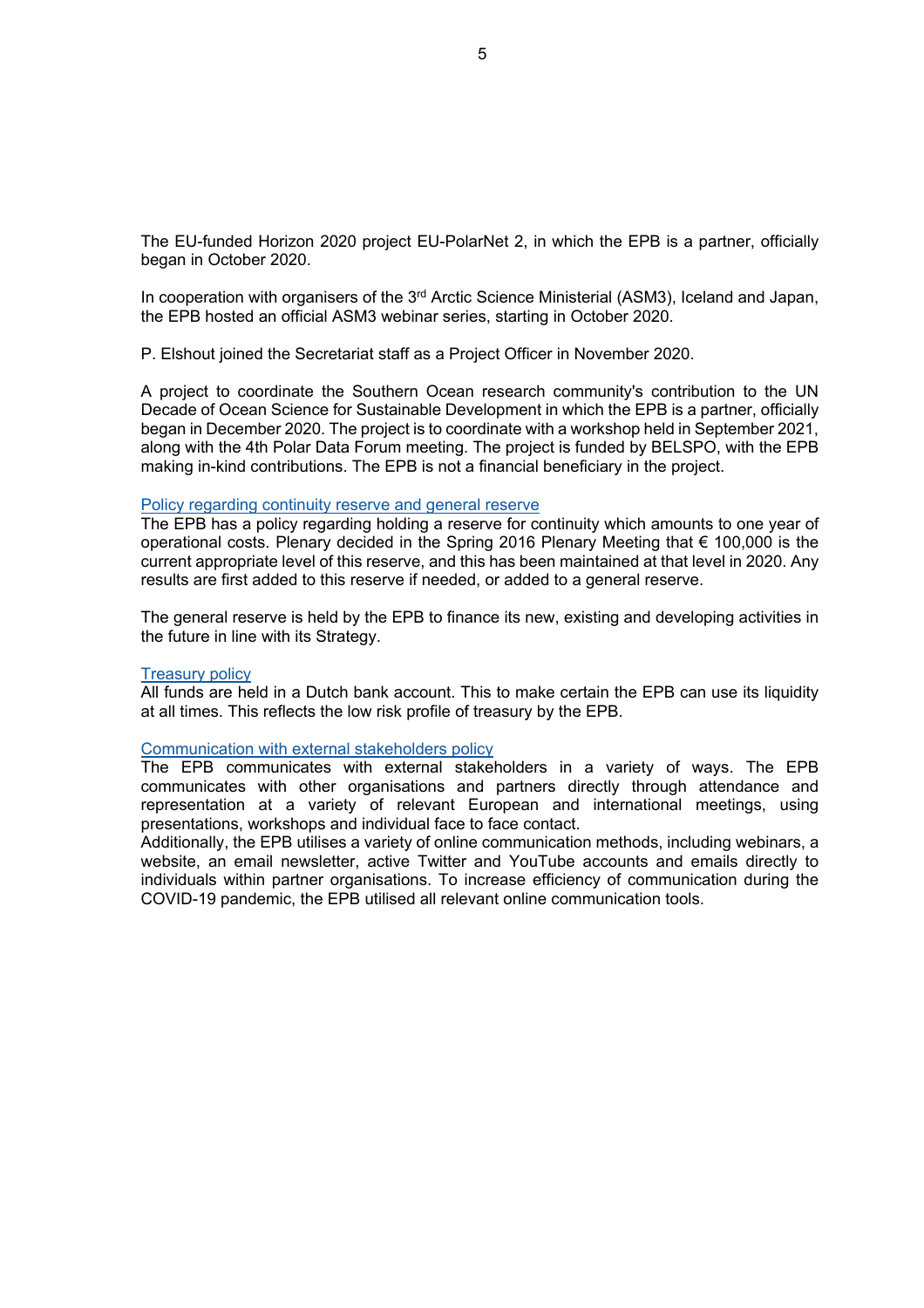#### Members of Board, financial committee and Governance

#### Tasks and responsibility of Board members

The Board is charged with the management of the Association. Its duties include the adoption of a current policy plan that provides insight into the work to be carried out by the Association in the pursuit of its object, the manner in which income is to be acquired, the management of the capital of the Association and the deployment thereof. The Board shall ensure that the administration expenses of the Association are in reasonable proportion to the expenditure for the purposes of its object.

#### Remuneration policy

Members of the Board shall receive no remuneration, either directly or indirectly, for the work they perform for the Association in that capacity. Members of the Board will receive a reasonable, non-excessive compensation for direct costs incurred for the benefit of the Association.

The Executive Secretary is a member of the Board (Executive Committee) and is head of the EPB Secretariat. The Executive Secretary receives a salary for their work as head of the EPB Secretariat.

| <b>Name</b>                                  | Role                              | Date<br>appointment | Term            | <b>Notes</b>               |
|----------------------------------------------|-----------------------------------|---------------------|-----------------|----------------------------|
| Current EXCOM Members (June 2021):           |                                   |                     |                 |                            |
| Kirsi Latola                                 | <b>EPB Chair</b>                  | November 2017       | 2 <sub>nd</sub> |                            |
| Nicole Biebow                                | EPB EXCOM<br>Member               | November 2017       | 2 <sub>nd</sub> |                            |
| Vito Vitale                                  | EPB EXCOM<br>Member               | <b>March 2019</b>   | 1st             |                            |
| Peter Sköld                                  | EPB EXCOM<br>Member               | October 2020        | 1st             |                            |
| Marie-Noelle Houssais                        | EPB EXCOM<br>Member               | April 2021          | 1st             |                            |
| Renuka Badhe                                 | <b>EPB Executive</b><br>Secretary | January 2015        | N/A             |                            |
| Former EXCOM Members in serving during 2020: |                                   |                     |                 |                            |
| Antonio Quesada                              | EPB EXCOM<br>Member               | March 2017          | 2 <sub>nd</sub> | Stepped down<br>April 2021 |
| Halldór Jóhannsson                           | <b>EPB EXCOM</b><br>Member        | March 2019          | 1 <sup>st</sup> | Stepped down<br>April 2020 |

#### Composition, appointment and resolution of members of Executive Committee

Before January 1<sup>st</sup> 2015, the EPB was part of the European Science Foundation. The EPB formed a non-governmental body under the auspices of the European Science Foundation. The EPB Board was composed of several Executive Committee Members. Terms of current Executive Committee Members include this previous period as well.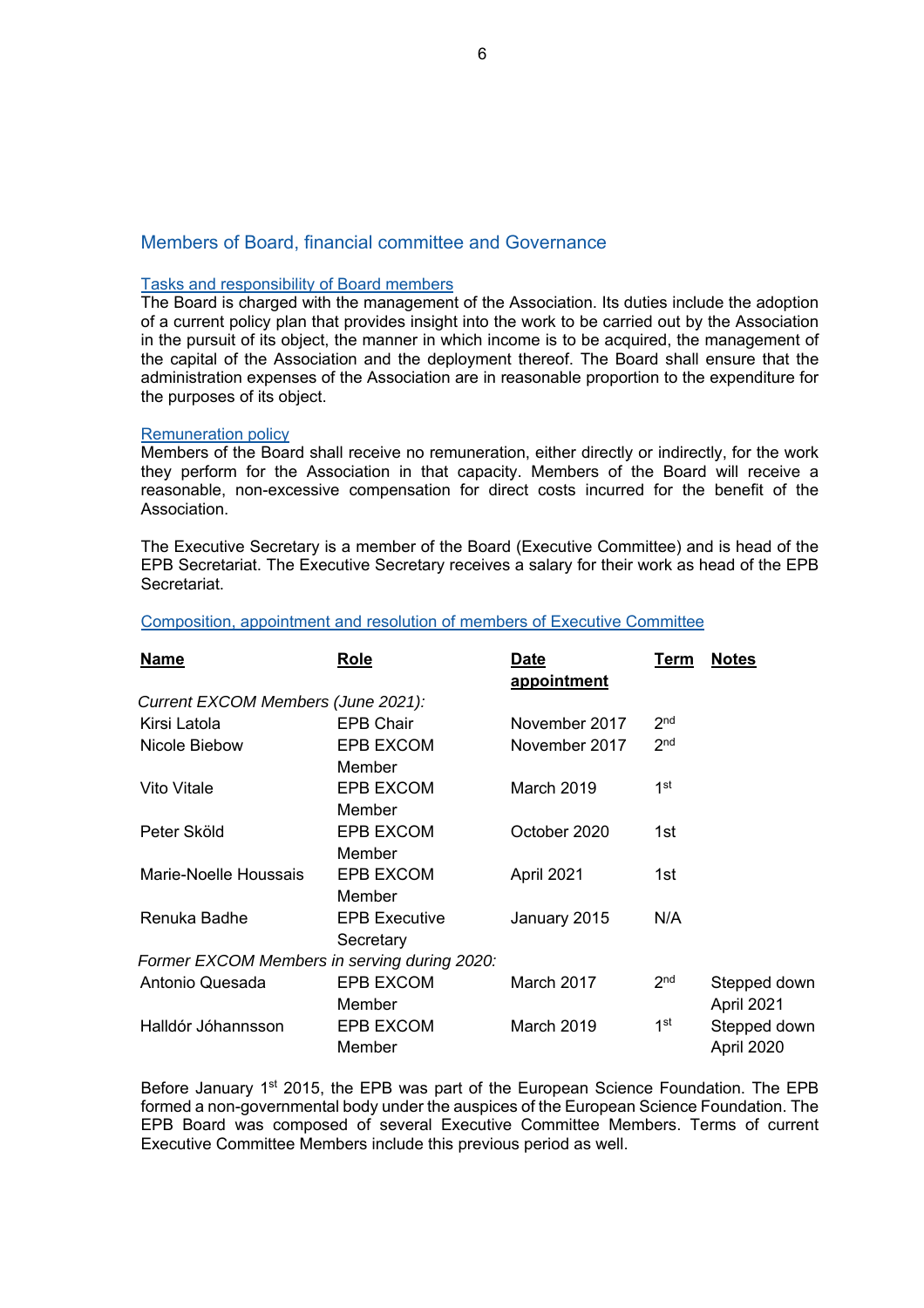#### Overview of other positions of members of Executive Committee

| <b>Name</b>                               | Organisation                                                                        | <b>Position</b>                                |
|-------------------------------------------|-------------------------------------------------------------------------------------|------------------------------------------------|
| Current EXCOM Members (June 2021):        |                                                                                     |                                                |
| Kirsi Latola                              | Thule Institute, University of Oulu                                                 | <b>Research Coordinator</b>                    |
| Nicole Biebow                             | Alfred Wegener Institute                                                            | Head, International<br><b>Cooperation Unit</b> |
| Vito Vitale                               | CNR Institute of Polar Science (ISP)                                                | <b>Senior Researcher</b>                       |
| Peter Sköld                               | Arctic Research Centre (ARCUM) at<br>Umeå University                                | <b>Director</b>                                |
| Marie-Noelle Houssais                     | Laboratory of Ocean and Climate<br>(LOCEAN, CNRS-Sorbonne University<br>Joint Unit) | <b>Senior Scientist</b>                        |
| Renuka Badhe                              | European Polar Board                                                                | <b>Executive Secretary</b>                     |
| Former EXCOM Members serving during 2020: |                                                                                     |                                                |
| Antonio Quesada                           | Universidad Autónoma de Madrid                                                      | Professor                                      |
| Halldór Jóhannsson                        | <b>Arctic Portal</b>                                                                | <b>Executive Director</b>                      |

#### Future

The EPB Strategy 2017-2022 was adopted by the Plenary in the Spring Plenary 2017. During 2020, the EPB began an internal review process which is due to be completed in Autumn 2021, and followed by an external review process in 2022. The process to develop the EPB's next Strategy will begin at the end of 2021. The EPB participates in the ongoing EU-funded projects SO-CHIC (due to run until October 2024), INTERACT III (due to run until December 2023) and EU-PolarNet 2 (due to run until September 2024). The EPB will also participate in the EU-funded project Arctic PASSION (which started in July 2021 and will run until June 2025).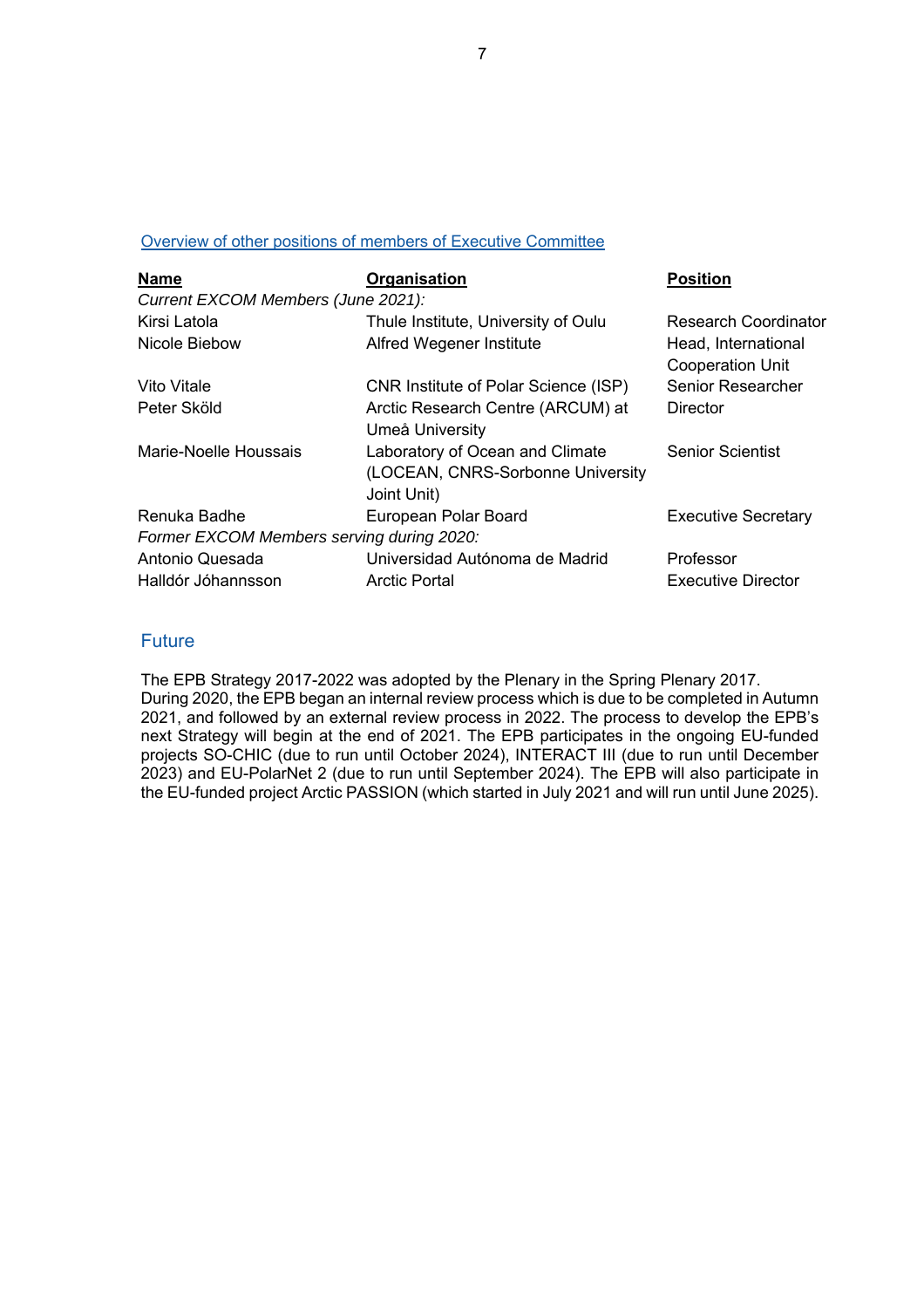#### Budget 2021

Budget year 2021 per budget item (approved at Spring 2021 Plenary Meeting)

|                                                        | 2021    |
|--------------------------------------------------------|---------|
|                                                        | €       |
| <b>Income</b>                                          |         |
| Member contributions                                   | 178,000 |
| NWO contribution                                       | 50,000  |
| SO-CHIC                                                | 63,313  |
| <b>INTERACT III</b>                                    | 22,469  |
| <b>EU-PolarNet 2</b>                                   | 52,813  |
| Total income                                           | 366,595 |
| <b>Expenditure</b>                                     |         |
| <b>EPB Committee Meetings</b>                          | 20,000  |
| Direct activity in Support of Polar Research Community | 63,000  |
| Direct activity costs project SO-CHIC                  | 16,900  |
| Direct activity costs project INTERACT                 | 5,475   |
| Direct activity costs project EU-PolarNet 2            | 12,500  |
| <b>Communication &amp; Outreach</b>                    | 38,000  |
| Operational costs                                      | 105,000 |
| Personnel costs projects SO-CHIC, INTERACT and EU-     |         |
| PolarNet 2                                             | 103,720 |
| Total expenditure                                      | 364,595 |
| <b>Balance income and expenditure</b>                  | 2,000   |

#### Risk

The EPB has a strong position in Europe. The EPB is the voice and facilitator of European polar research coordination. Entry to this is subjected by the need of vast network of participants involved. Members of the EPB need relevancy from their memberships and have committed themselves to a 5-year program 2017-2022.

As an organisation which interacts as a communication channel and facilitator for Members and polar research in general compliance and reputation risks are at hand. Entering into agreements and/or connections with other parties in this high political environment could damage the reputation of the EPB. The EPB is very cautious in entering into a relationship with any organisation, such as a new Member, possible collaboration or connection. Decisions on this are made by Plenary and/or Executive Committee.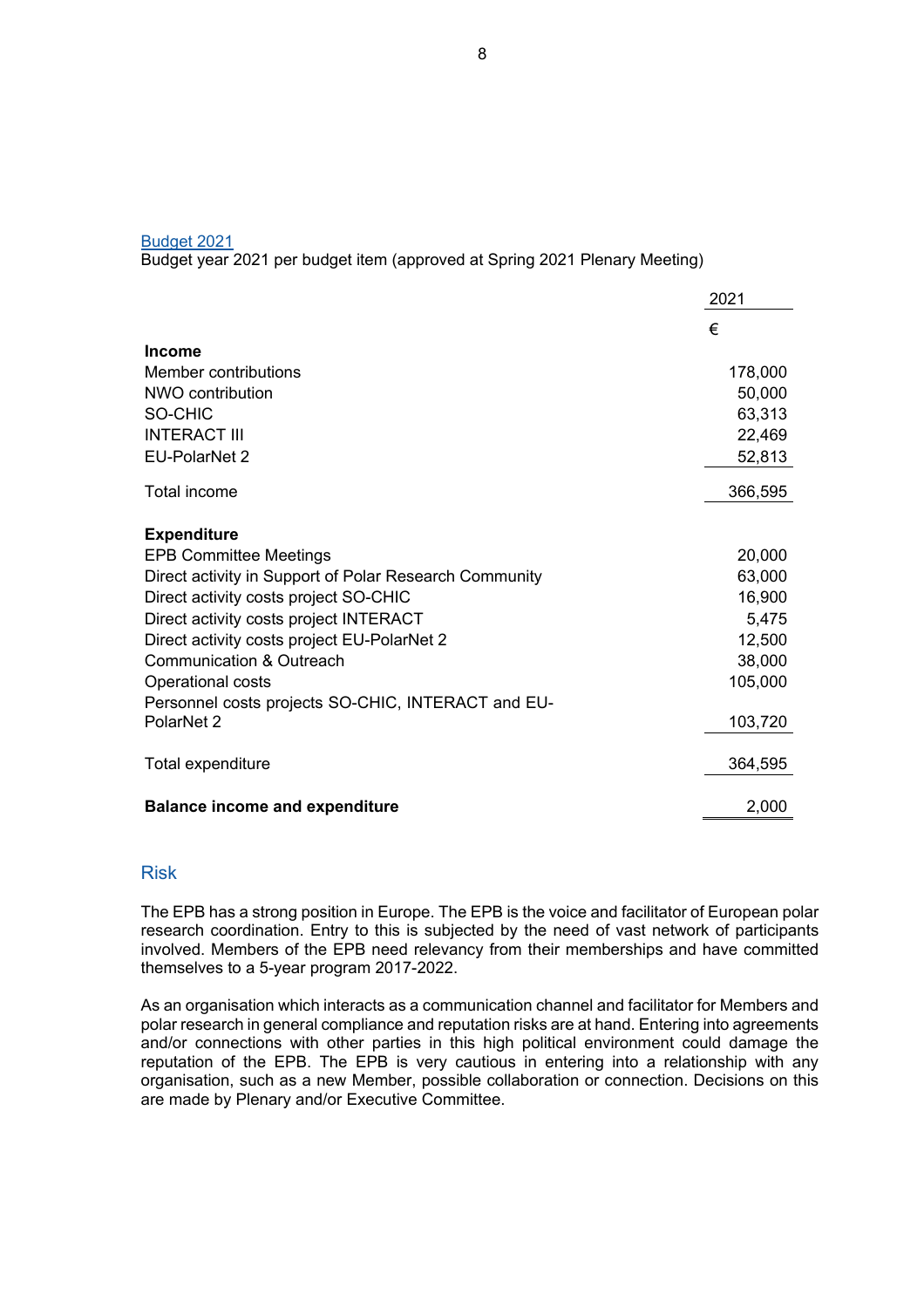The EPB is exposed to financial risks by not receiving the membership fee in time or at all. Members are expected to pay every year during the first quarter of that year, but due to several reasons not every Member is able to cope with this. This risk is minimised by personal contact by the Executive Secretary with the applicable Member, contact with other Executive Committee Members and reporting on the status of payments during Plenary meetings.

The EPB has a continuity reserve of  $\epsilon$  100,000 to cope with unexpected losses.

Risk profile of the EPB is acceptable and risks were adequately controlled during 2020.

Due to the outbreak of the corona virus worldwide, including the Netherlands, drastic measures have been taken by various governments to get the virus under control. The corona crisis and the measures are expected to have limited financial consequences for the foundation. There is no doubt about the going concern of EPB (there is a good cash position).

In the coming next years, the EPB is expected to further develop as an organisation as it continues work to fulfil its Strategy.

The Hague, 28th September 2021

Marie-Noelle Houssais **Nito Vitale Renuka Badhe** Renuka Badhe EXCOM Member **EXCOM Member** EXCOM Member **EXCOM** 

*Nicole Biebow* 

Kirsi Latola **Nicole Biebow** Peter Sköld

Chair EXCOM Member EXCOM Member

wka Bodh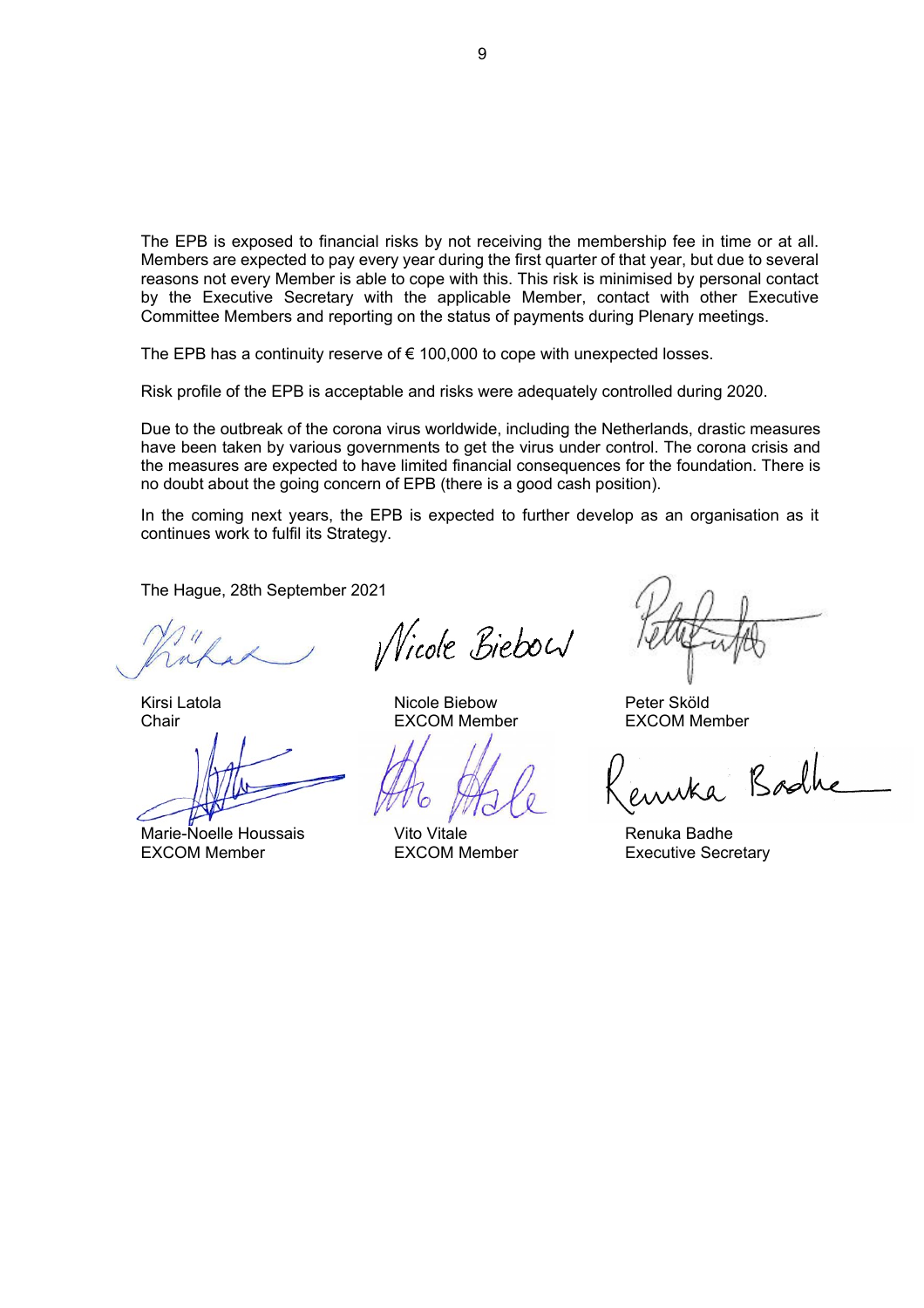### A. Balance sheet as at 31 December 2020

(after allocation of balance from income and expenditure)

| Ref.     |                                                                                                                               | 31-12-2020                       | 31-12-2019                            |
|----------|-------------------------------------------------------------------------------------------------------------------------------|----------------------------------|---------------------------------------|
|          |                                                                                                                               | €                                | €                                     |
|          | <b>ASSETS</b>                                                                                                                 |                                  |                                       |
| 1.<br>2. | <b>Current assets</b><br>- Receivables<br>- Cash and cash equivalents<br>- Receivables SO-CHIC<br><b>Total current assets</b> | 6,500<br>619,746<br>0<br>626,246 | 46,500<br>351,575<br>7,607<br>405,682 |
|          | <b>Total assets</b>                                                                                                           | 626,246                          | 405,682                               |
|          | <b>LIABILITIES</b>                                                                                                            |                                  |                                       |
| 3.       | Reserves<br>- Continuity reserve<br>- General reserve                                                                         | 100,000<br>291,871               | 100,000<br>232,782                    |
|          | <b>Total reserves</b>                                                                                                         | 391,871                          | 332,782                               |
| 4.       | Debts<br>- Short-term debts                                                                                                   | 234,375                          | 72,900                                |
|          | <b>Total liabilities</b>                                                                                                      | 626,246                          | 405,682                               |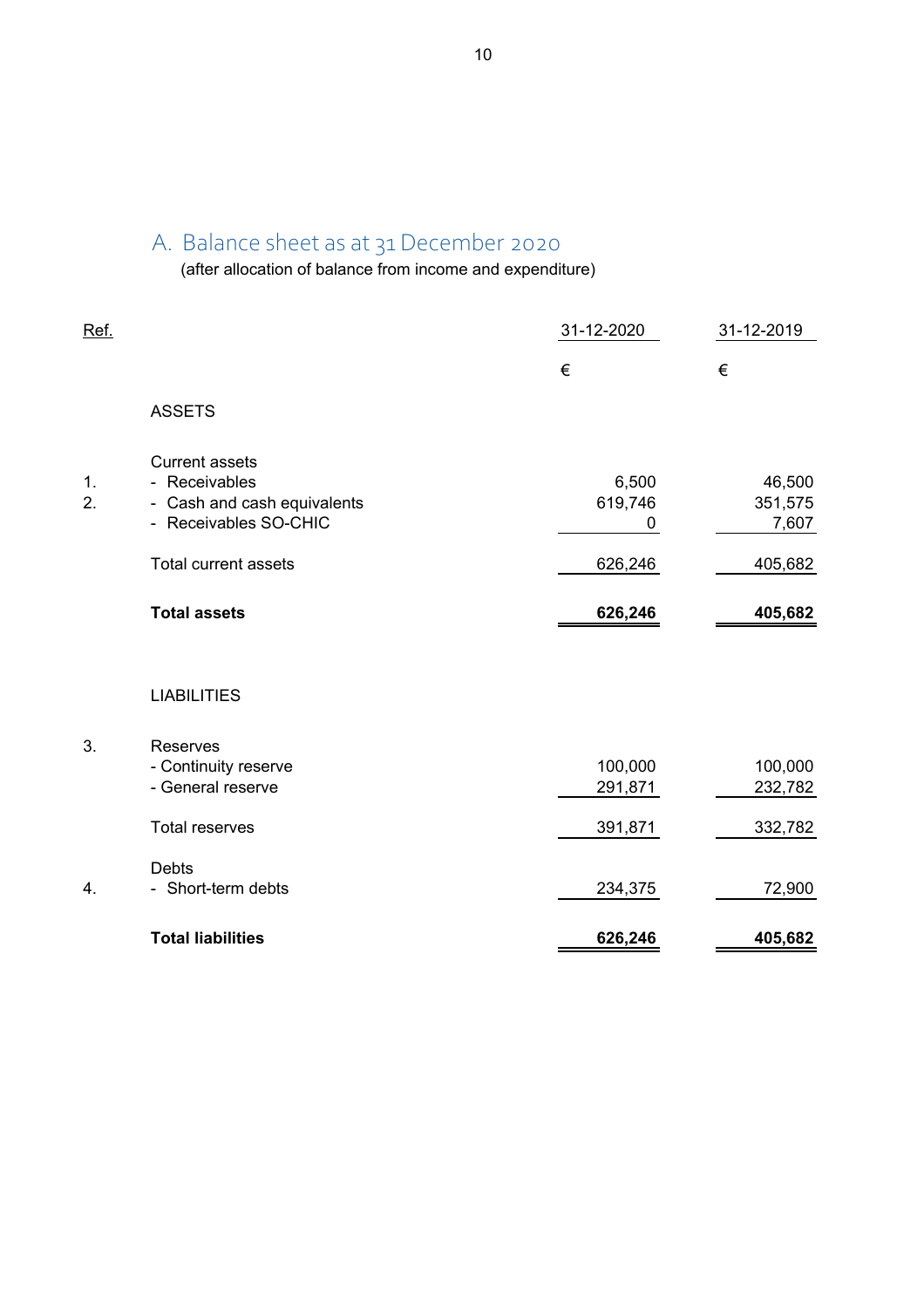# B. Statement of income and expenditure

| Ref.                       |                                                                                                                           | Actual<br>2020                                | <b>Budget</b><br>2020                           | Actual<br>2019                       |
|----------------------------|---------------------------------------------------------------------------------------------------------------------------|-----------------------------------------------|-------------------------------------------------|--------------------------------------|
|                            |                                                                                                                           | €                                             | €                                               | €                                    |
|                            | <b>INCOME</b>                                                                                                             |                                               |                                                 |                                      |
| 5.<br>6.<br>7.<br>8.<br>9. | Income from membership fees<br>Income from hosting party<br>Income SO-CHIC<br>Income INTERACT III<br>Income EU-PolarNet 2 | 171,000<br>50,000<br>18,646<br>7,048<br>9,660 | 171,000<br>50,000<br>63,313<br>22,469<br>13,203 | 171,000<br>50,000<br>7,607<br>0<br>0 |
|                            | Total income                                                                                                              | 256,354                                       | 319,985                                         | 228,607                              |
|                            | <b>EXPENDITURE</b>                                                                                                        |                                               |                                                 |                                      |
| 10.<br>11.<br>12.          | Spent on objectives<br>- EPB Committee Meetings<br>- Direct Science Activity<br>- Communication & Outreach                | 3,618<br>2,175<br>4,861                       | 10,000<br>35,000<br>62,000                      | 12,029<br>14,952<br>8,148            |
|                            | Total spent on objectives                                                                                                 | 10,654                                        | 107,000                                         | 35,129                               |
|                            | EPB contribution to EU-PolarNet                                                                                           | 0                                             | 0                                               | 1,852                                |
| 13.                        | Management and administration                                                                                             | 158,328                                       | 196,049                                         | 149,207                              |
| 14.<br>15.<br>16.          | Project costs SO-CHIC<br>Project costs INTERACT III<br>Project costs EU-PolarNet 2                                        | 14,917<br>5,638<br>7,728                      | 16,900<br>5,475<br>10,562                       | 6,086<br>0<br>0                      |
|                            | Total expenditure                                                                                                         | 197,265                                       | 335,986                                         | 192,274                              |
|                            | <b>Balance income and expenditure</b>                                                                                     | 59,089                                        | $-16,001$                                       | 36,333                               |
|                            | Allocation:<br>- General reserve                                                                                          | 59,089                                        | $-16,001$                                       | 36,333                               |
|                            | Total                                                                                                                     | 59,089                                        | $-16,001$                                       | 36,333                               |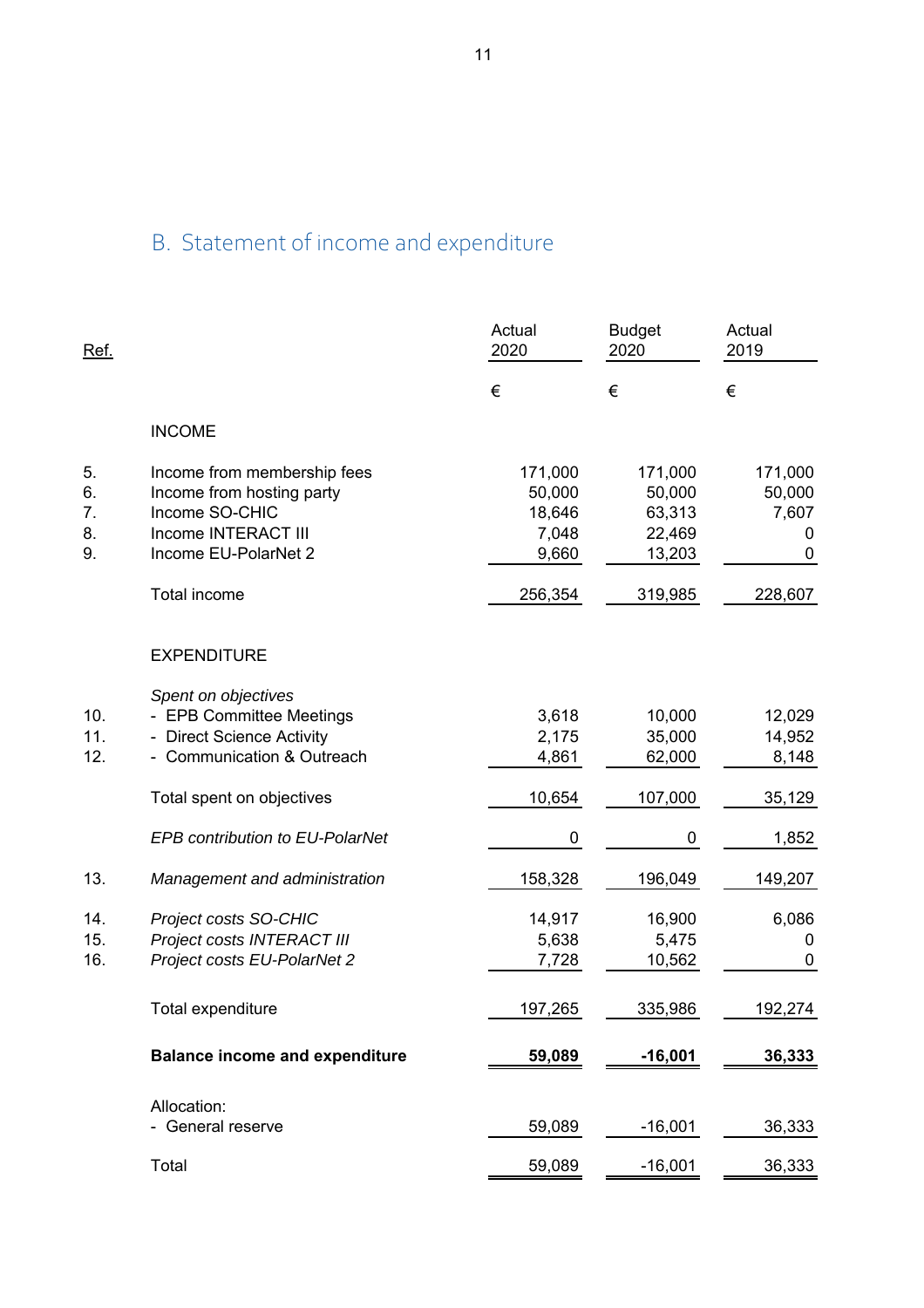# C. Cash flow statement

| <u>Ref.</u> |                                                                                       |                   | 2020               |                    | 2019               |
|-------------|---------------------------------------------------------------------------------------|-------------------|--------------------|--------------------|--------------------|
|             |                                                                                       | €                 | €                  | €                  | €                  |
|             | Cash flow from operational activities                                                 |                   |                    |                    |                    |
|             | Balance income and expenditure                                                        |                   | 59,089             |                    | 36,333             |
| 1.<br>4.    | Changes in working capital<br>- Change in receivables<br>- Change in short-term debts | 47,607<br>161,475 |                    | 39,143<br>$-6,649$ |                    |
|             | Total changes in working capital                                                      |                   | 209,082            |                    | 32,494             |
|             | Total cash flow from operational activities                                           |                   | 268,171            |                    | 68,827             |
| 2.          | Changes in cash and cash equivalents                                                  |                   | 268,171            |                    | 68,827             |
|             | Cash and cash equivalents 1 January<br>Cash and cash equivalents 31 December          |                   | 351,575<br>619,746 |                    | 282,748<br>351,575 |
|             | Changes in cash and cash equivalents                                                  |                   | 268,171            |                    | 68,827             |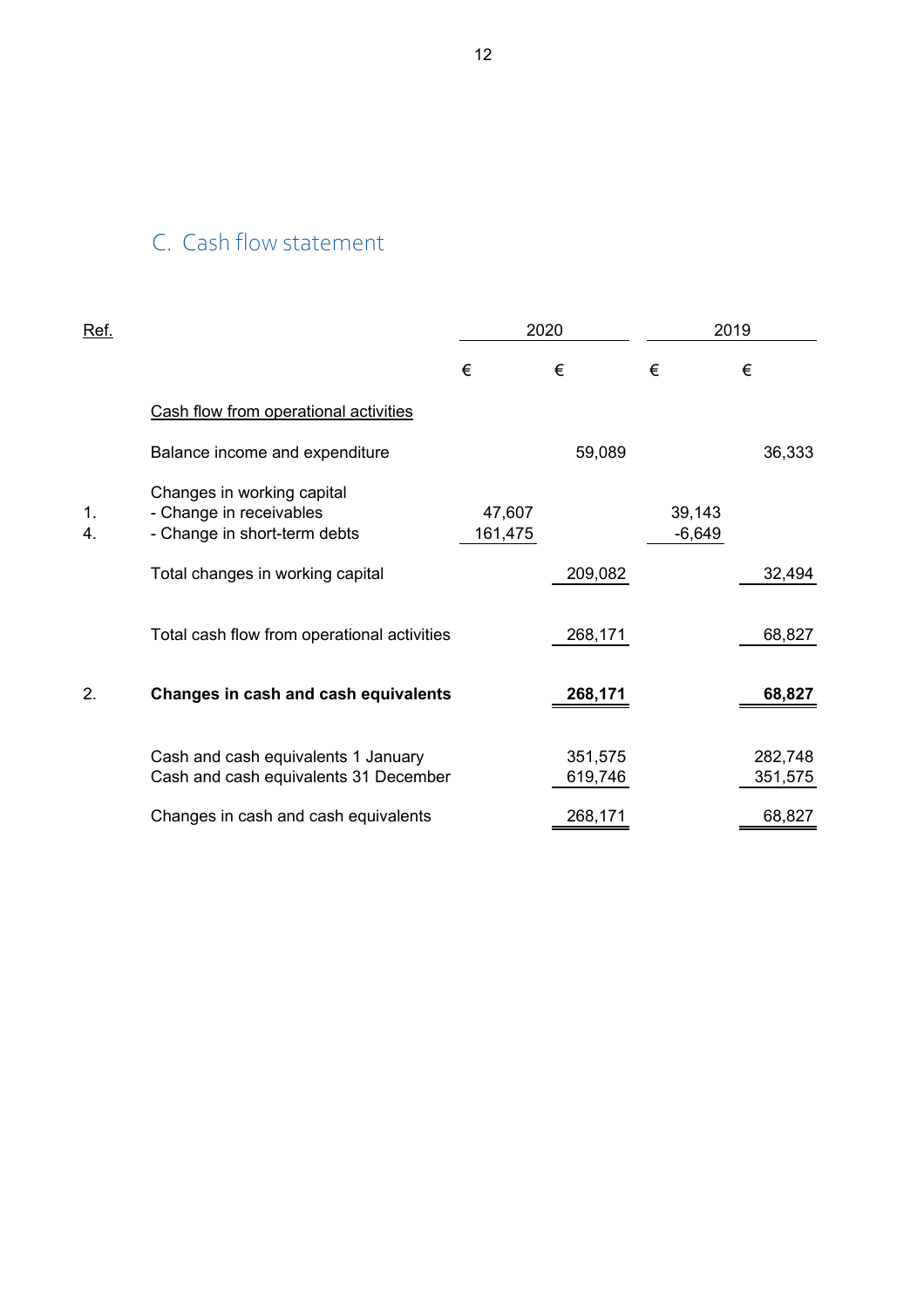## D. Accounting principles

#### **General information**

The reporting entity, the European Polar Board, was founded on March 23, 2016. It has its registered office at Laan van Nieuw Oost-Indië 300, 2593 CE in The Hague.

The fiscal year 2020 covers the period January 1, 2020 through December 31, 2020.

The objective of the Association, under its Articles of Association (art. 3.1) reads as follows:

*The Association has as its object:*

- *a. to be the voice of the European polar research;*
- *b. to facilitate cooperation in all fields of polar science in its Member states across Europe;*
- *c. to perform all other actions related to the above in the broadest sense of those terms, or which could be beneficial to these.*

*The Association shall endeavor to achieve this object by, inter alia (art 3.2):* 

- a. providing a forum for the comprehensive inclusion of all relevant partners in Europe and *the broad coverage of all scientific fields of polar research;*
- *b. promoting polar research to the European Community based on its bipolar vision;*
- *c. providing a central organizational structure supporting European polar science;*
- *d. supporting development of joint scientific programmes, in optimized use of European research infrastructures and in representation of polar issues within European research framework programmes.*

#### Going concern

The accounting policies within the financial statements are based on the assumption that the European Polar Board will be able to continue as a going concern.

#### RJ C1

This presentation of the financial statements is in accordance with Dutch Accounting Standard: Board's Guideline for Annual Reporting C1 for small not-for-profit organisations.

#### **Estimates**

In applying the accounting policies and standards for preparing financial statements, the European Polar Board is required to make estimates and judgments that might be essential for the amounts disclosed in the annual accounts. If necessary for the purposes of providing the view required under Section 362(1), Book 2 of the Netherlands Civil Code, the nature of these estimates and judgments, including the related assumptions, has been disclosed in the notes to the relevant items.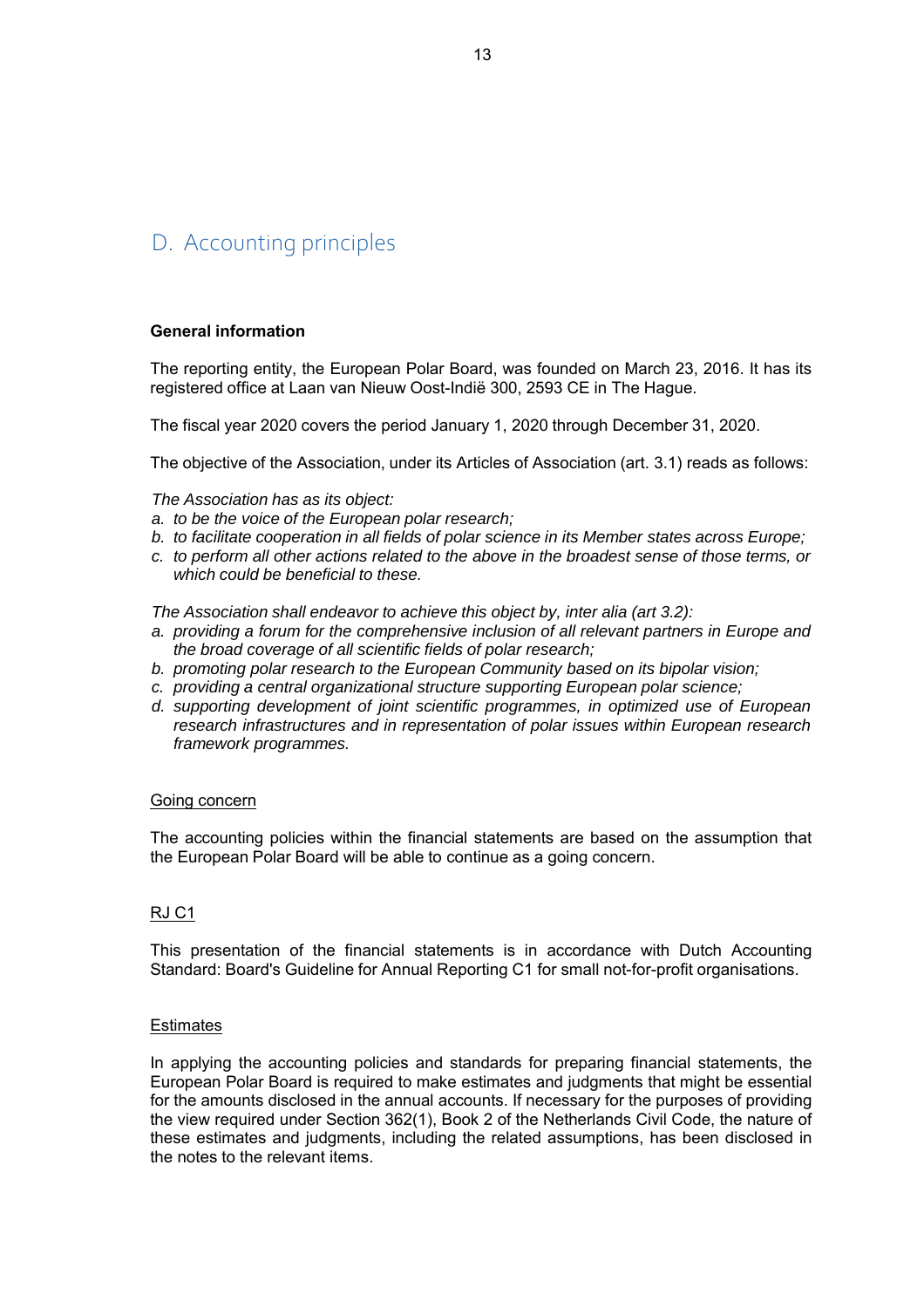#### **Accounting principles for the balance sheet**

Unless otherwise indicated, assets and liabilities are entered at historical cost and are used for the objectives of the Association.

The balance sheet, income statement and cash flow statement include references to the notes.

#### Receivables

Receivables are recognized at fair value. If payment of the receivable is postponed under an extended payment deadline, fair value is measured on the basis of discounted value of the expected revenues. If a receivable appears to be uncollectible a provision for bad debts will be created and reported in the figures.

#### Cash and cash equivalents

Cash and cash equivalents include cash in hand and bank balances. Cash and cash equivalents are stated at nominal value.

#### Reserves

The continuity reserve is created to ensure that the Association can meet its legal and moral obligations in case of a significant fall in income in the future.

The general reserve is held by the EPB to finance its new, existing and developing activities in the future in line with its strategy. The General Reserve is used to finance multiyear activities planned by the EPB, and to finance the any deficit between income and expenditure in future budgets. The EPB is proactive in reallocating finances from its general reserve in response to unforeseen circumstances, with the general reserve allowing for flexibility and responsiveness.

#### **Liabilities**

Liabilities are initially recognized at fair value. Transaction costs directly attributable to the incurrence of the liabilities are included in the measurement on initial recognition. Liabilities are subsequently measured at amortized costs; this is the amount received plus or less any premium or discount and net of transaction costs.

#### **Accounting principles for the statement of income and expenditure**

#### Income and expenditure

Income and expenditure are recognised as they are earned or incurred and are recorded in the financial statements of the period to which they relate. Losses are taken into account if they originate in the financial year and as soon as these are anticipated. Profit or loss is determined as the difference between realisable value of the services delivered and the costs and other charges for the year.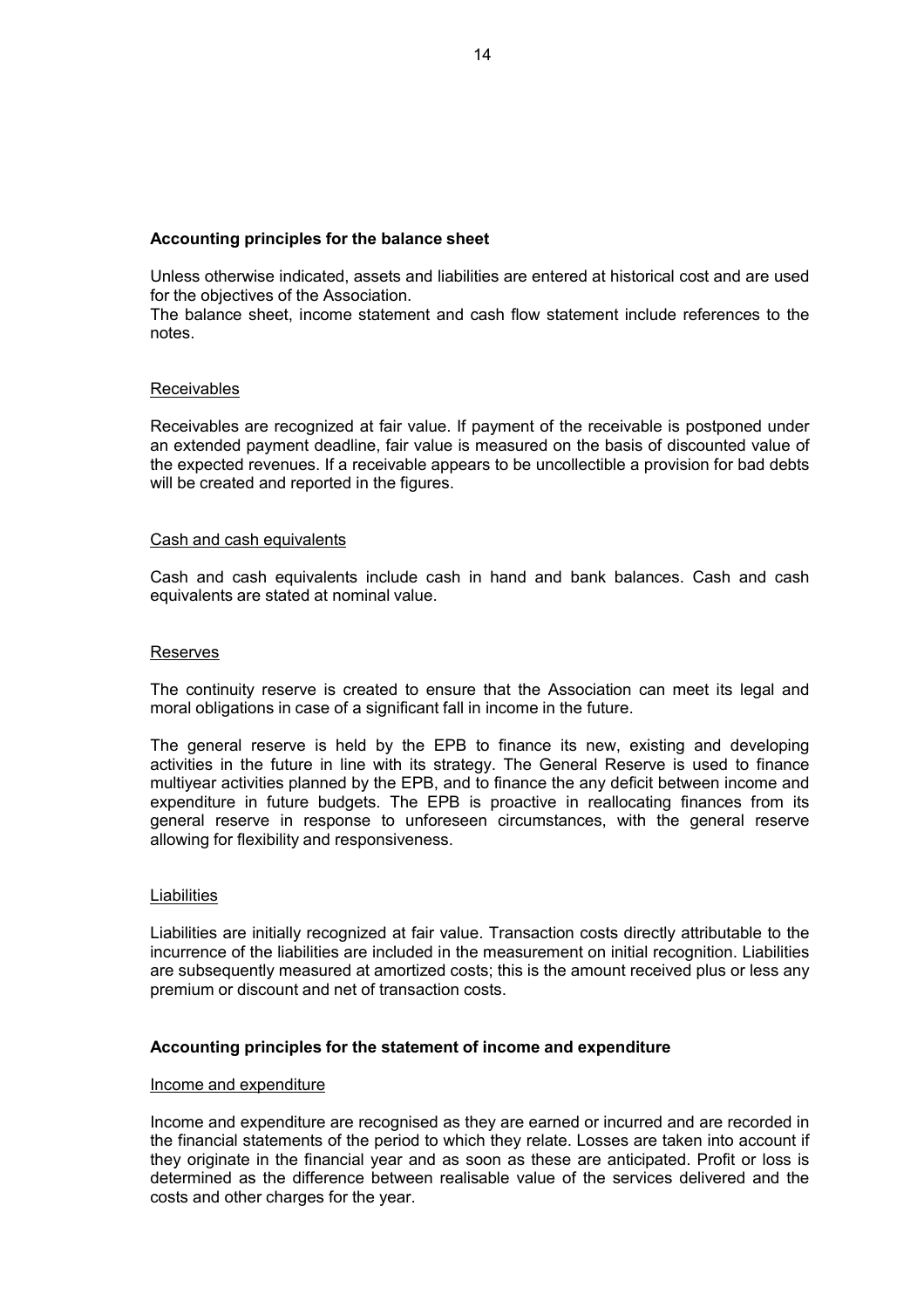The project income is recorded as income and matched with the expenditure, according to the project agreement, in the financial statements of the period to which they relate. The personnel costs are based on the real personnel cost and time registration of each employee.

Labour costs are taken to the income statement based on the terms of employment, where they are due to employees.

#### **Accounting principles for the cash flow statement**

The cash flow statement has been prepared using the indirect method. The cash items disclosed in the cash flow statement comprise cash at banks and in hand except for deposits with a maturity longer than three months. Cash flows denominated in foreign currencies have been translated at average estimated exchange rates. Exchange differences affecting cash items are shown separately in the cash flow statement. Interest paid and received, dividends received and income taxes are included in cash from operating activities. Transactions not resulting in inflow or outflow of cash, including finance leases, are not recognised in the cash flow statement.

#### **Accounting principles for transactions in foreign currency**

#### Functional currency

Items included in the financial statements are valued with due regard for the currency in the economic environment in which the Association carries out most of its activities (the functional currency). The financial statements are denominated in euros; this is both the functional currency and presentation currency of the Association.

#### **Transactions**

Transactions in foreign currencies are stated in the financial statements at the exchange rate of the functional currency on the transaction date.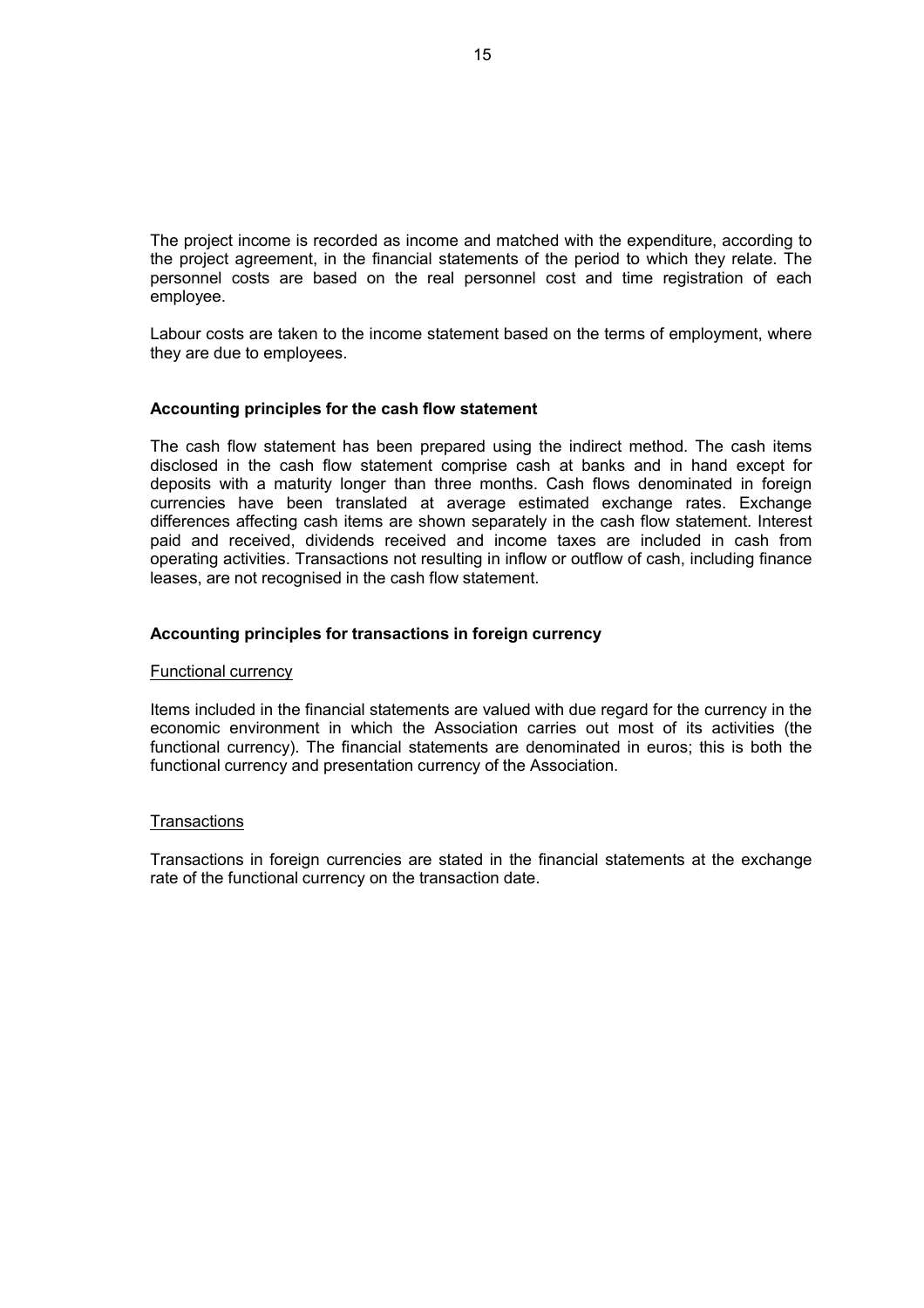# E. Notes to the balance sheet

1. Receivables

|                  |                                                                                                                                 | 31-12-2020                             | 31-12-2019                   |
|------------------|---------------------------------------------------------------------------------------------------------------------------------|----------------------------------------|------------------------------|
|                  |                                                                                                                                 | €                                      | €                            |
| 1.               | Receivables                                                                                                                     |                                        |                              |
|                  | Amounts receivable                                                                                                              | 6,500                                  | 46,500                       |
|                  | <b>Total receivables</b>                                                                                                        | 6,500                                  | 46,500                       |
|                  |                                                                                                                                 |                                        |                              |
|                  | - Amounts receivable                                                                                                            |                                        |                              |
|                  | <b>MINECO</b><br><b>NWO</b><br><b>BELSPO</b>                                                                                    | 6,500<br>0<br>0                        | 3,250<br>40,000<br>3,250     |
|                  | Total amounts receivable                                                                                                        | 6,500                                  | 46,500                       |
|                  |                                                                                                                                 |                                        |                              |
| $\overline{2}$ . | Cash and cash equivalents                                                                                                       |                                        |                              |
|                  | <b>ABN AMRO - Bank Account</b><br>ABN AMRO - Bank Account project<br><b>ABN AMRO - Bank Saving Account</b><br>Credit Card - ICS | 394,352<br>122,331<br>100,000<br>3,063 | 251,575<br>0<br>100,000<br>0 |
|                  | Total cash and cash equivalents                                                                                                 | 619,746                                | 351,575                      |

The cash and cash equivalents can be withdrawn upon demand.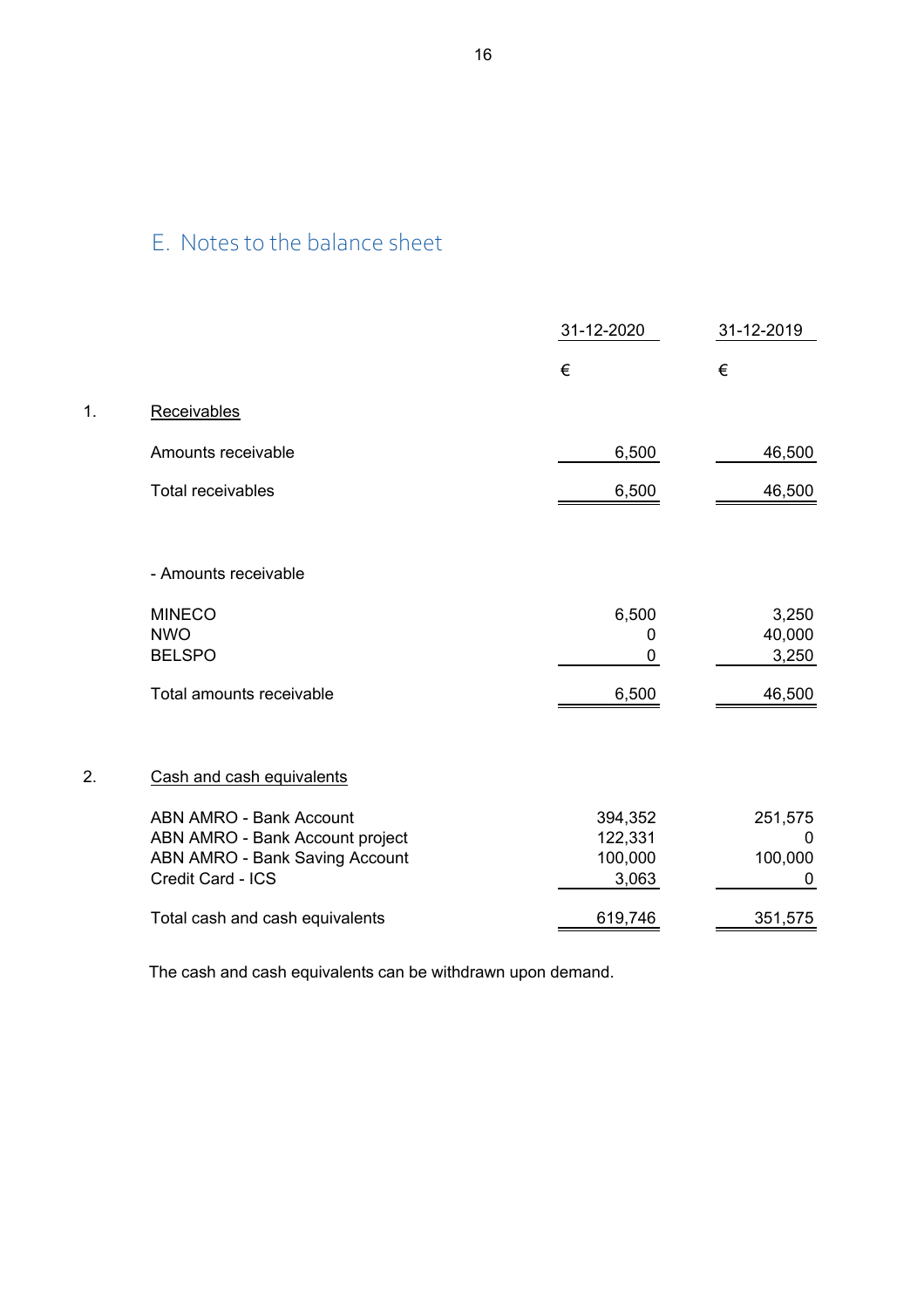|                                                                        | 31-12-2020 | 31-12-2019   |
|------------------------------------------------------------------------|------------|--------------|
|                                                                        | €          | €            |
| Reserves                                                               |            |              |
| - Continuity reserve                                                   |            |              |
| Balance at 1 January 2020<br>Allocation balance income and expenditure | 100,000    | 100,000<br>0 |
| Balance at 31 December 2020                                            | 100,000    | 100,000      |

The Board has decided to create a continuity reserve of  $\epsilon$  100,000 to cope with unexpected losses.

#### - General reserve

 $3.$ 

| Balance at 1 January 2020                 | 232.782 | 196.449 |
|-------------------------------------------|---------|---------|
| Allocation balance income and expenditure | 59,089  | 36,333  |
| Balance at 31 December 2020               | 291.871 | 232,782 |

The general reserve is held by the EPB to finance its new, existing and developing activities in the future in line with its Strategy. The General Reserve is used to finance multiyear activities planned by the EPB, and to finance the any deficit between income and expenditure in future budgets. The EPB is proactive in reallocating finances from its general reserve in response to unforeseen circumstances, with the general reserve allowing for flexibility and responsiveness.

Due to the COVID-19 pandemic, several planned activities have been postponed to subsequent years. Their allocated costs will be carried forward to future budgets.

#### 4. Short-term debts

| Received in advance    |         |        |
|------------------------|---------|--------|
| - SO-CHIC              | 96,151  | 0      |
| - INTERACT III         | 36,392  | 0      |
| - EU-PolarNet 2        | 92,444  | 0      |
| Staff and travel costs | 7,732   | 72,900 |
| Other short-term debts | 1,656   |        |
| Total short-term debts | 234,375 | 72,900 |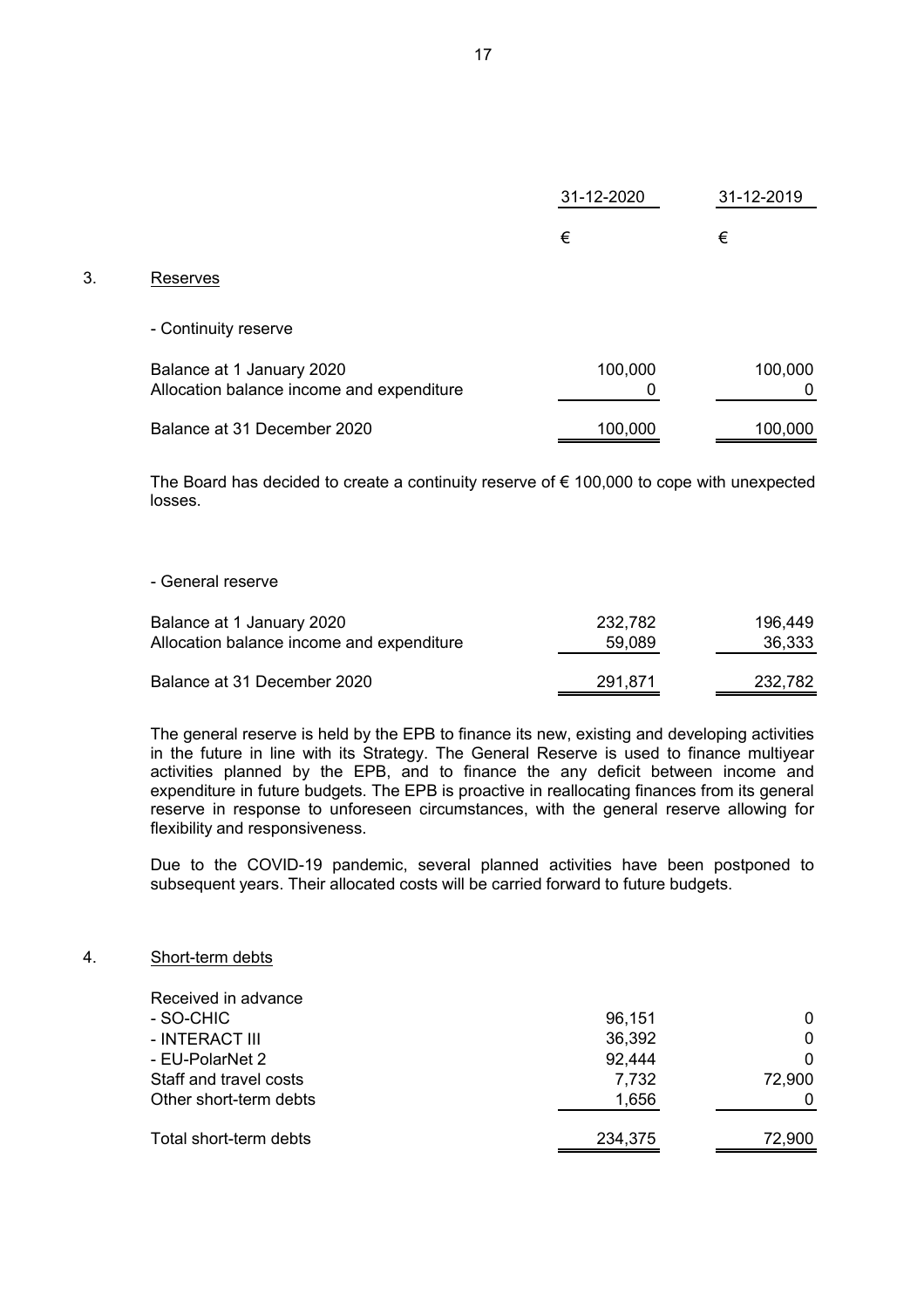|                                                                             | 31-12-2020                              | 31-12-2019 |  |
|-----------------------------------------------------------------------------|-----------------------------------------|------------|--|
|                                                                             | €                                       | €          |  |
| - Received in advance SO-CHIC                                               |                                         |            |  |
| Balance at 1 January<br>Received payment 2020<br>Income 2019<br>Income 2020 | 0<br>122,404<br>$-7,607$ *<br>$-18,646$ |            |  |
| Balance at 31 December                                                      | 96,151                                  |            |  |

\* In the annual accounts 2019 the income 2019 was presented as receivables SO-CHIC.

| Balance at 1 January<br>Received payment 2020<br>Income 2020 | 0<br>43,440<br>$-7,048$  |  |
|--------------------------------------------------------------|--------------------------|--|
| Balance at 31 December                                       | 36,392                   |  |
| - Received in advance EU-PolarNet 2                          |                          |  |
| Balance at 1 January<br>Received payment 2020<br>Income 2020 | 0<br>102,104<br>$-9,660$ |  |
| Balance at 31 December                                       | 92,444                   |  |

#### OFF-BALANCE SHEET COMMITMENTS AND CONTINGENCIES

With the 'Nederlandse Organisatie voor Wetenschappelijk Onderzoek' (NWO) a hosting agreement until 2020 has been agreed upon as decided by Plenary Meeting in Autumn 2014. NWO will facilitate housing, office, IT, finance, administration and staffing services.

In April 2018, the EPB received notification from NWO of their decision to extend their offer to host the Secretariat in The Hague for a second period of 5 years, starting on 1st January 2020 and ending 31st December 2024. The offered conditions of the hosting agreement remain the same as the first 5-year period, subject to practical and required operational adjustments based on mutual agreement between the EPB and NWO.

#### POST BALANCE SHEET EVENTS

- Received in advance INTERACT III

There have been no significant events post balance date which would materially affect the annual accounts.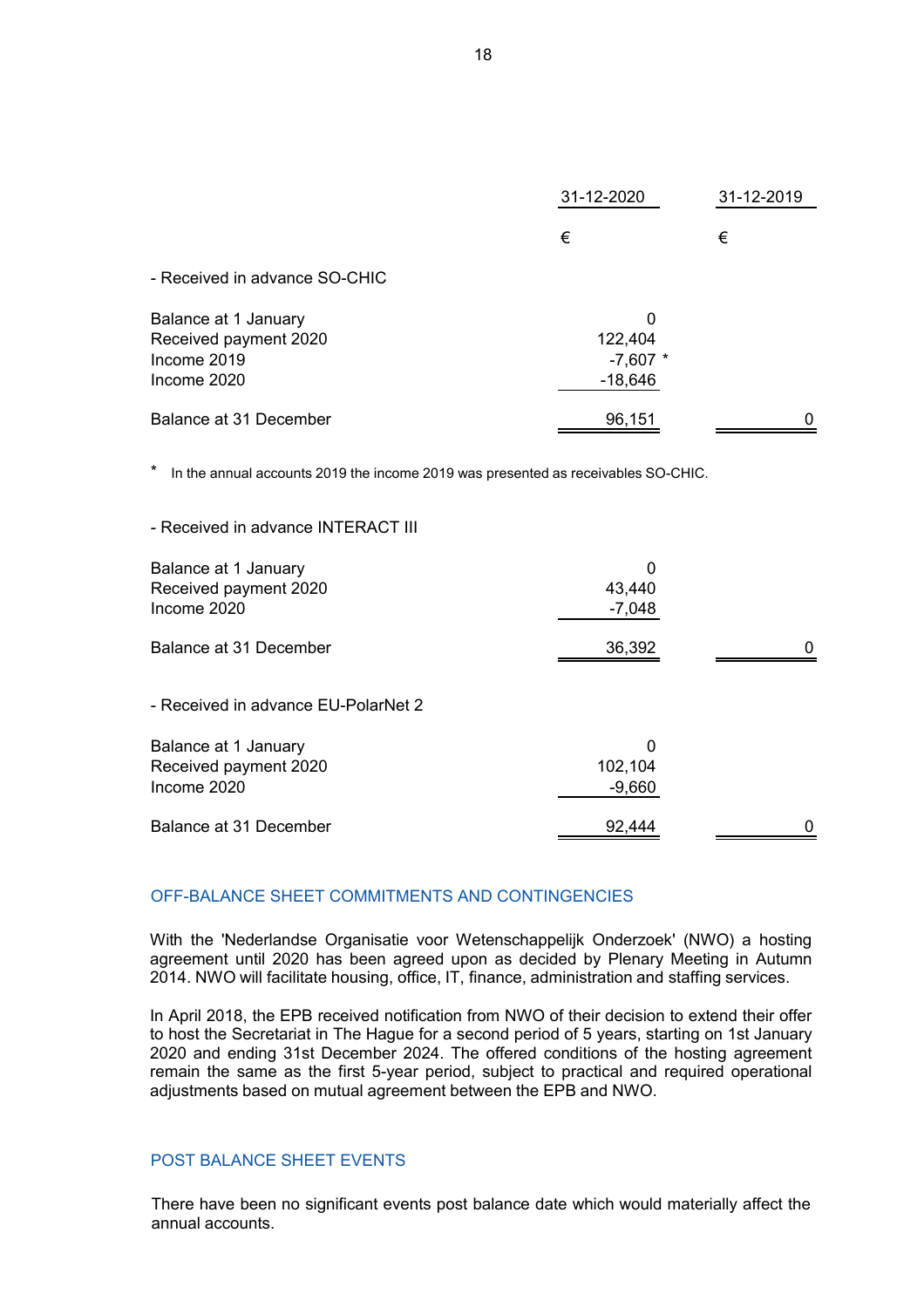# F. Notes to the statement of income and expenditure

|    |                                                                  | Actual<br>2020      | <b>Budget</b><br>2020 | Actual<br>2019   |
|----|------------------------------------------------------------------|---------------------|-----------------------|------------------|
|    | <b>INCOME</b>                                                    | €                   | €                     | €                |
| 5. | Income from membership fees                                      |                     |                       |                  |
|    | Membership fees                                                  | 171,000             | 171,000               | 171,000          |
|    | Total income from membership fees                                | 171,000             | 171,000               | 171,000          |
| 6. | Income from hosting party                                        |                     |                       |                  |
|    | Contribution hosting party<br>Contribution hosting party in kind | 40,000<br>10,000    | 40,000<br>10,000      | 40,000<br>10,000 |
|    | Total income from hosting party                                  | 50,000              | 50,000                | 50,000           |
| 7. | Income project SO-CHIC                                           |                     |                       |                  |
|    | Income project SO-CHIC<br>Income project SO-CHIC - 2019          | 24,896<br>$-6,250*$ |                       |                  |
|    | Total income project SO-CHIC                                     | 18,646              | 63,313                | 7,607            |

\* The salary expenses of the executive secretary and the policy officer were unjustified included in the realised salary expenses of 2019. This has been corrected in 2020.

The EPB is one of the partners in the EU project SO-CHIC. The coordinator of the SO-CHIC project is the Sorbonne University. The project has started on November 1st 2019 and has a duration of 48 months. The total budget of EPB is € 253,250, the total budget of the project is  $\in 7,989,925$ .

The EPB is one of the partners in the EU project INTERACT III. The coordinator of the INTERACT III project is the Lund University. The project has started on January 1st 2020 and has a duration of 48 months. The total budget of EPB is € 89,875, the total budget of the project is  $\epsilon$  10,000,000.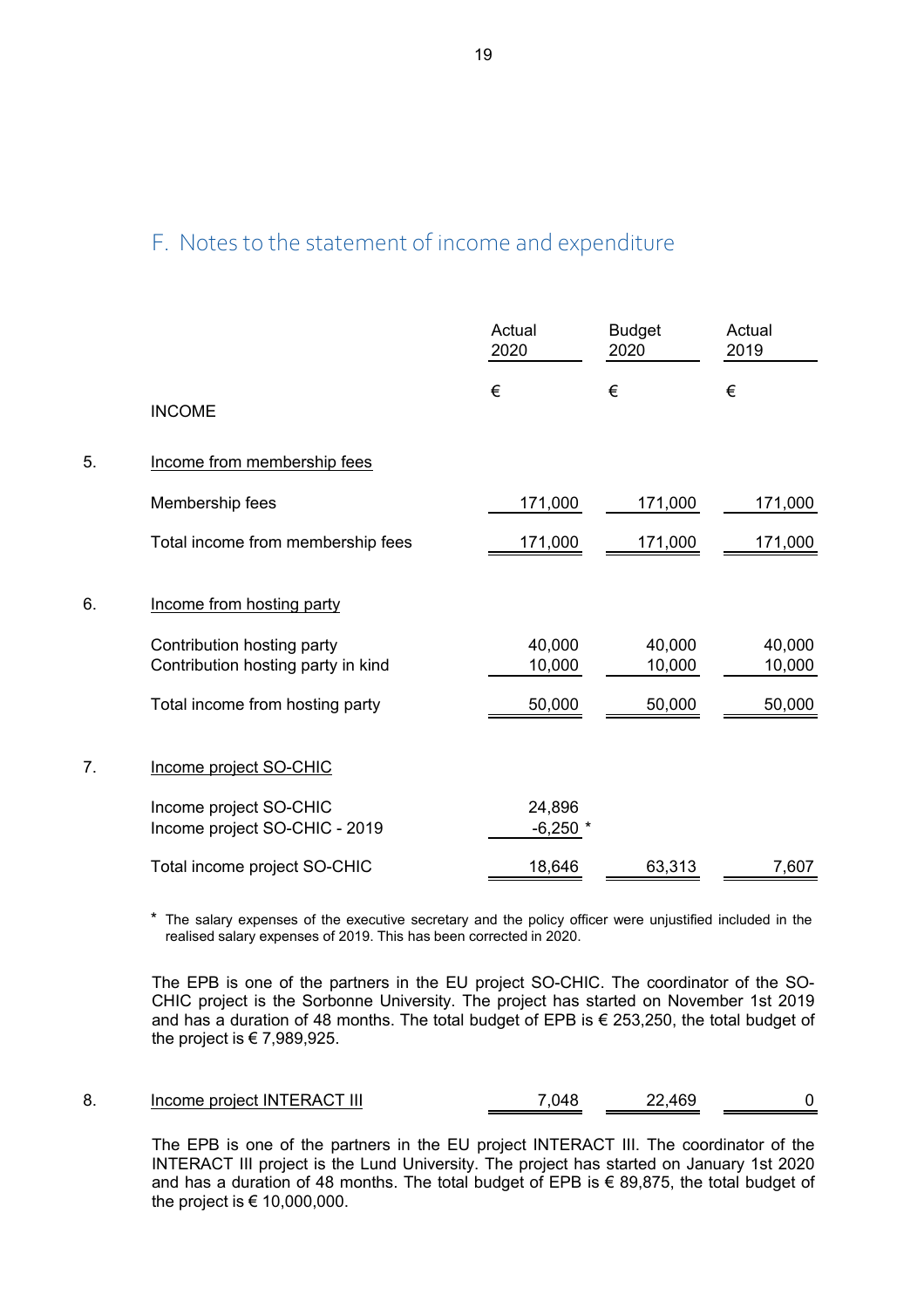|    |                              | Actual<br>2020 | <b>Budget</b><br>2020 | Actual<br>2019 |  |
|----|------------------------------|----------------|-----------------------|----------------|--|
|    |                              | €              | €                     | €              |  |
| 9. | Income project EU-PolarNet 2 | 9,660          | 13,203                |                |  |

The EPB is one of the partners in the EU project EU-PolarNet 2. The coordinator of the EU-PolarNet 2 project is the Alfred Wegener Institute. The project has started on October 1st 2020 and has a duration of 48 months. The total budget of EPB is € 211,250, the total budget of the project is € 3,299,254.

#### EXPENDITURE

#### 10. Direct costs: EPB Committee Meetings

| <b>EPB Committee Meetings</b>                | 3,618    |        | 12,029 |
|----------------------------------------------|----------|--------|--------|
| Total direct costs EPB Committee<br>Meetings | $3,618*$ | 10.000 | 12,029 |

\* Direct costs for EPB Committee are mainly costs incurred by travelling abroad by the Executive Secretary and facilitation/organisation of EPB meetings abroad. EU-PolarNet activities and EPB Committee Meetings activities are combined in several occasions. Due to the COVID-19 pandemic, less EPB committee meetings were made than originally planned.

#### 11. Direct costs: Direct Science Activity

| <b>EPB Action Groups</b>                          | 2,175 | 5,000  | 543    |
|---------------------------------------------------|-------|--------|--------|
| Infrastructure online database                    |       | 15,000 | 4,850  |
| Support for EU-PolarNet Meetings                  |       |        |        |
| (EPB Support)                                     |       |        | 9,559  |
| Expertise exchange programme                      |       | 10,000 |        |
| Large-scale polar research initiative scouting    |       | 5,000  |        |
| <b>Total direct costs Direct Science Activity</b> | 2,175 | 35,000 | 14,952 |

Due to the COVID-19 pandemic and associated travel restrictions in 2020, less direct science activity (which in many cases relies on in-person meetings and travel) were realised than originally planned. In July 2020, a meeting of EPB Members reallocated funding from these to other activities.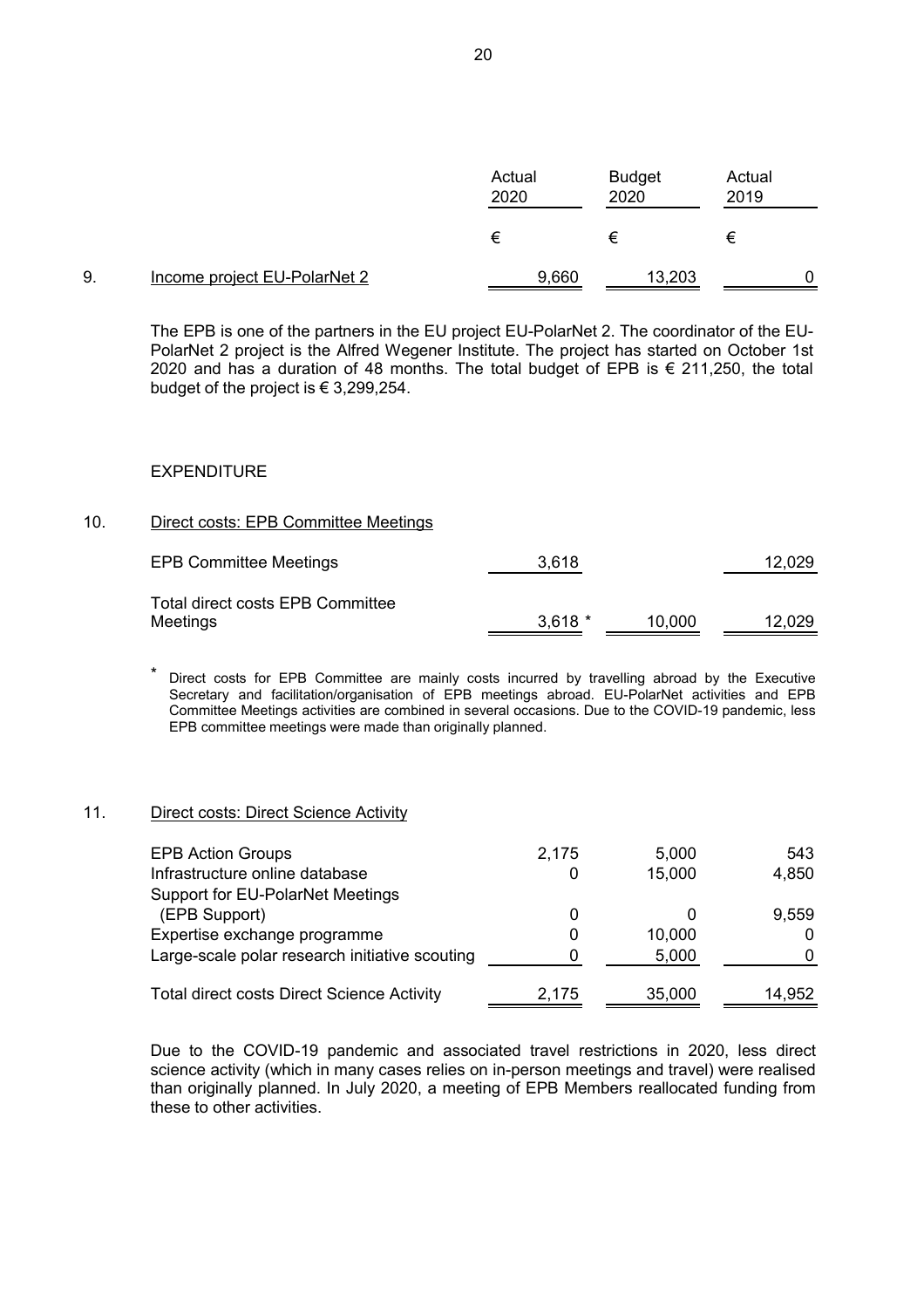|     |                                        | Actual<br>2020 | <b>Budget</b><br>2020 | Actual<br>2019 |
|-----|----------------------------------------|----------------|-----------------------|----------------|
|     |                                        | €              | €                     | €              |
| 12. | Direct costs: Communication & Outreach |                |                       |                |
|     | EPB website (training, maintenance)    | 1,048          | 3,000                 | 2,076          |
|     | <b>EPB Outreach</b>                    | 3,012          | 4,000                 | 5,786          |
|     | <b>Publication costs</b>               |                |                       | 286            |
|     | Support for policy initiatives         | 320            | 10,000                | 0              |
|     | EPB ASM3 webinar series                | 481            | 5,000                 | 0              |
|     | EPB archiving and EPB 25 publication   |                | 10,000                | 0              |
|     | EPB conference/symposium               | 0              | 30,000                | 0              |
|     | Total direct costs Communications &    |                |                       |                |
|     | Outreach                               | 4,861          | 62,000                | 8,148          |

Due to the COVID-19 pandemic and associated travel restrictions in 2020, less communication and outreach activity (which in many cases relies on in-person meetings and travel) were realised than originally planned. In July 2020, a meeting of EPB Members reallocated funding from these to other activities.

#### 13. Management and administration

| C2 Employment costs for Policy              | 65,711    | 73,486   | 50,526   |
|---------------------------------------------|-----------|----------|----------|
| C3 Employment costs for Executive Secretary | 109,961   | 95,000   | 101,473  |
| Correction allocated employment expenses    |           |          |          |
| So-Chic 2019                                | $5,000*$  |          |          |
| Allocated to SO-CHIC                        | $-17,911$ |          | $-5,000$ |
| Allocated to INTERACT III                   | $-5,182$  | 0        | 0        |
| Allocated to EU-PolarNet 2                  | $-7,728$  | $-7,437$ | 0        |
| Other operational costs                     | 4,693     | 10,000   | 2,208    |
| Internal and external review                | 3,784     | 25,000   |          |
| Total management and administration         | 158,328   | 196,049  | 149,207  |

The members of the Executive Committee receive no remuneration. The Executive Secretary is only compensated for their work at the Secretariat.

As of January 2018, an Executive Secretary for 1.0 FTE and a Policy Officer for 1.0 FTE were working for the EPB within NWO as a host organisation. Since January 2020 the Policy Officer is employed at the EPB for 1.0 FTE and no longer works for NWO. A Project Officer has also been hired since November 2020 for 1.0 FTE.

\* See project costs SO-CHIC.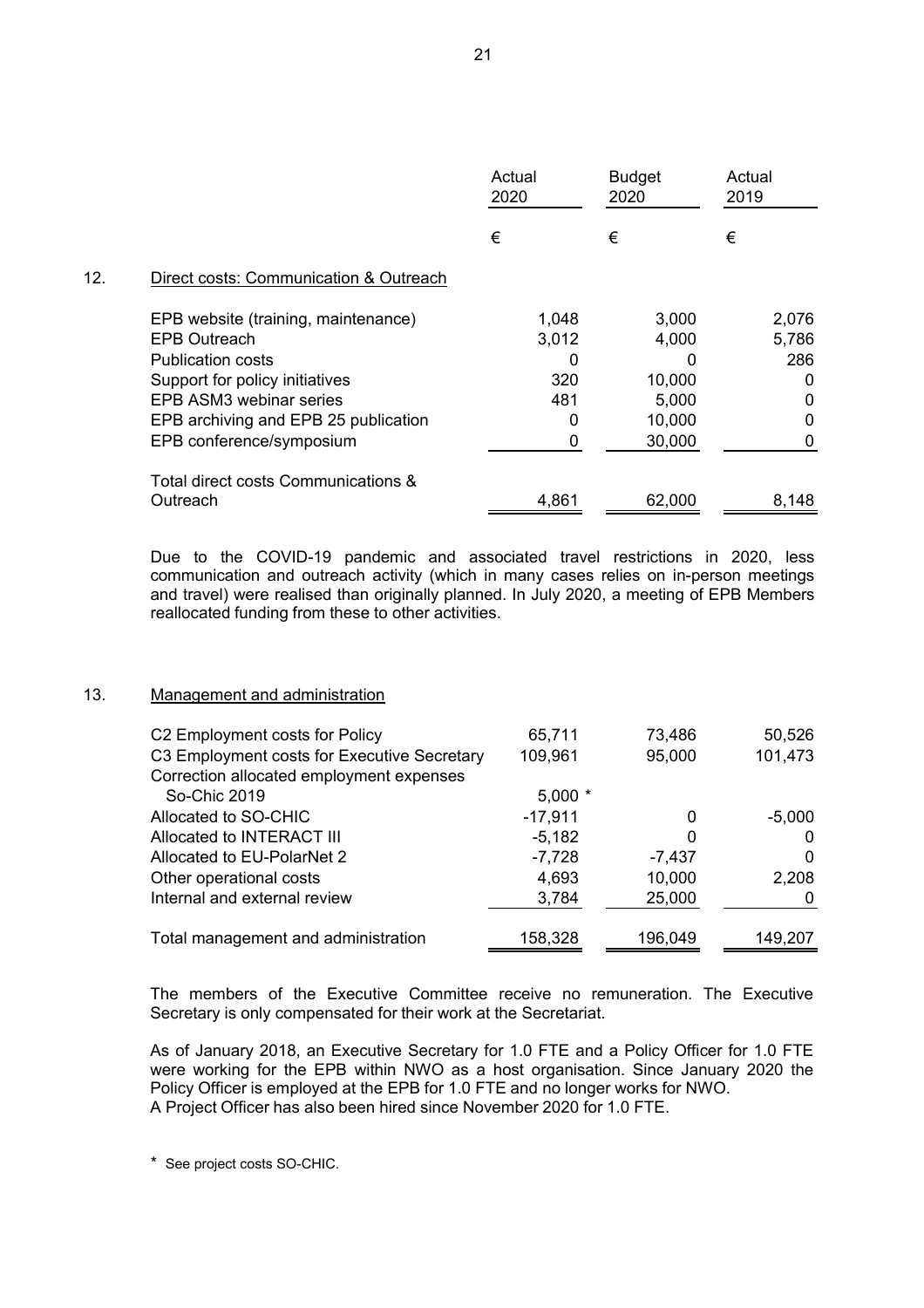|     |                             | Actual<br>2020 | <b>Budget</b><br>2020 | Actual<br>2019 |
|-----|-----------------------------|----------------|-----------------------|----------------|
|     |                             | €              | €                     | €              |
| 14. | Project costs SO-CHIC       |                |                       |                |
|     | Labor costs 2020            | 17,911         | 0                     | 0              |
|     | Labor costs 2019            | $-5,000*$      | 0                     | 5,000          |
|     | Travel and other costs      | 2,006          | 16,900                | 1,086          |
|     | Total project costs SO-CHIC | 14,917         | 16,900                | 6,086          |

\* See correction allocated employment expenses SO-CHIC (Management and administration).

#### 15. Project costs INTERACT III

|     | Labor costs<br>Travel and other costs | 5,182<br>456 | 0<br>5,475     |          |
|-----|---------------------------------------|--------------|----------------|----------|
|     | Total project costs INTERACT III      | 5,638        | 5,475          | $\Omega$ |
| 16. | Project costs EU-PolarNet 2           |              |                |          |
|     | Labor costs<br>Travel and other costs | 7,728        | 7,437<br>3,125 |          |
|     | Total project costs EU-PolarNet 2     | 7,728        | 10,562         |          |

The Hague, 28th September 2021

Marie-Noelle Houssais Vito Vitale **Renuka Badhe** EXCOM Member **EXCOM Member** EXCOM Executive Secretary

*Nicole Biebou* 

Kirsi Latola **Nicole Biebow** Peter Sköld

Chair EXCOM Member EXCOM Member

enuka Badhe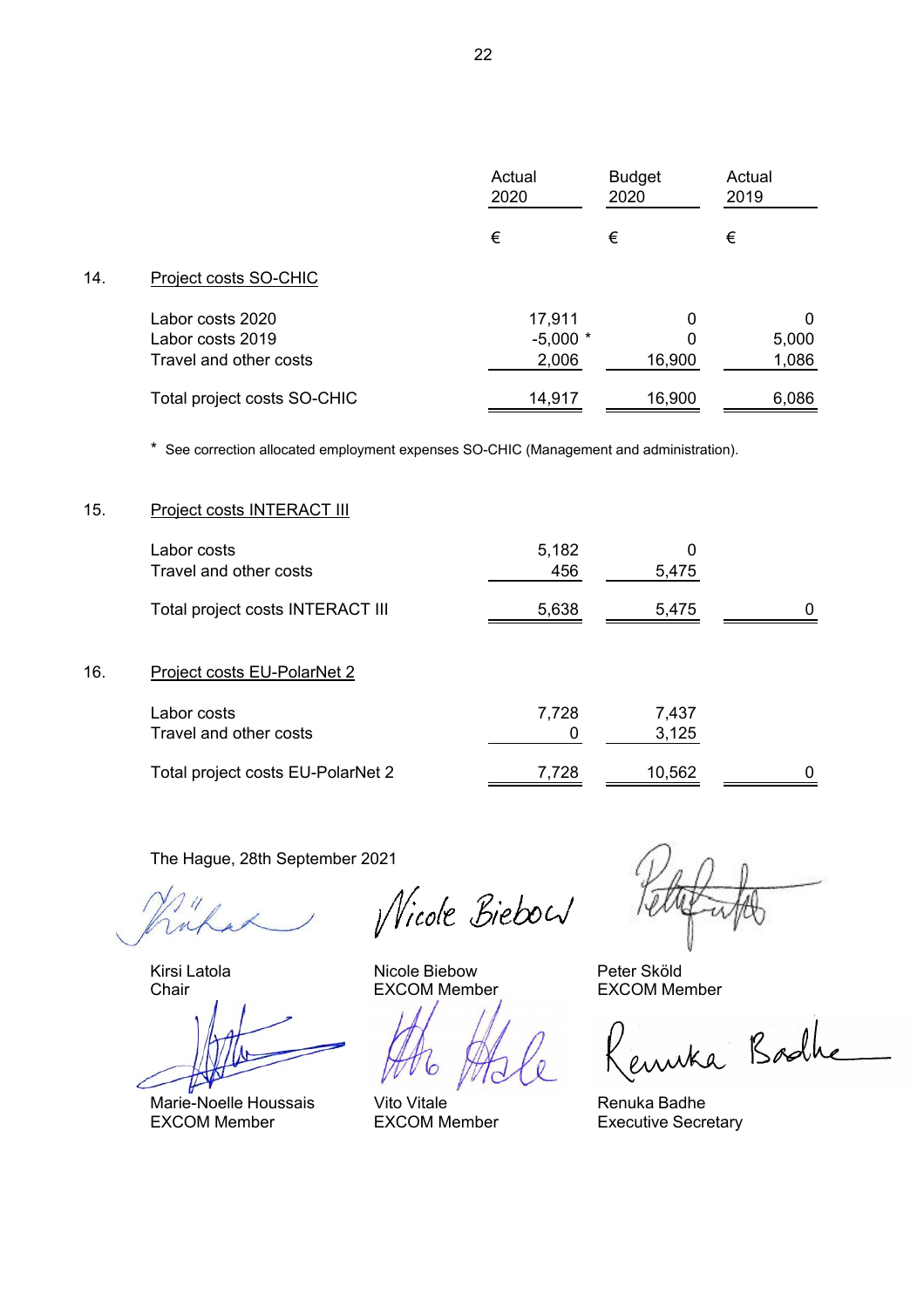## Project: SO-CHIC

#### **Information**

| <b>Grant Agreement:</b> | 821001                          |
|-------------------------|---------------------------------|
| Start:                  | 01-11-2019                      |
| End:                    | 01-11-2023                      |
| Duration:               | 48 months                       |
| Reporting period 1:     | 1 up to 18 months (01-05-2021)  |
| Reporting period 2:     | 19 up to 36 months (01-11-2022) |
| Reporting period 3:     | 37 up to 48 months (01-11-2023) |

|                                                      |              | <b>Budget</b> | Annual<br>report 2019 | Actual 2019  | Correction<br>2019 | Actual 2020 | 2021 | 2022 | 2023 |   | Total  |  |
|------------------------------------------------------|--------------|---------------|-----------------------|--------------|--------------------|-------------|------|------|------|---|--------|--|
|                                                      |              | €             | €                     | €            | €                  | €           | €    | €    | €    |   | €      |  |
| Personal costs: 27 person months of $\epsilon$ 5,000 | a            | 135,000       | 5,000                 | 0            | $-5,000$           | 17,911      |      |      |      |   | 17,911 |  |
| Subcontracting<br>Other direct costs:                | b            | 0             | 0                     | $\mathbf{0}$ | 0                  | 0           |      |      |      |   | 0      |  |
| - Travel                                             |              | 15,000        | 1,086                 | 1,086        | 0                  | 0           |      |      |      |   | 1,086  |  |
| - Other goods and services                           |              | 52,600        |                       |              |                    | 2,006       |      |      |      |   | 2,006  |  |
| Subtotal other direct costs                          | $\mathbf{C}$ | 67,600        | 1,086                 | 1,086        | 0                  | 2,006       |      | 0    | 0    | 0 | 3,092  |  |
| Total direct costs $(a + c)$                         |              | 202,600       | 6,086                 | 1,086        | $-5,000$           | 19,917      |      | 0    | 0    | 0 | 21,003 |  |
| Indirect costs (25% of $a + c$ )                     | d            | 50,650        | 1,521                 | 271          | $-1,250$           | 4,979       |      |      |      | 0 | 5,251  |  |
| Total budget $(a + b + c + d)$                       |              | 253,250       | 7,607                 | 1,357        | $-6,250$           | 24,896      |      |      |      | 0 | 26,254 |  |
| Maximum allowable EC Contribution $(a + b + c + d)$  |              | 253,250       | 7,607                 | ,357         | $-6,250$ A         | 24,896 B    |      |      |      |   | 26,254 |  |

\*  $A + B = \text{\textsterling} 18,646$ . See financial report 2020.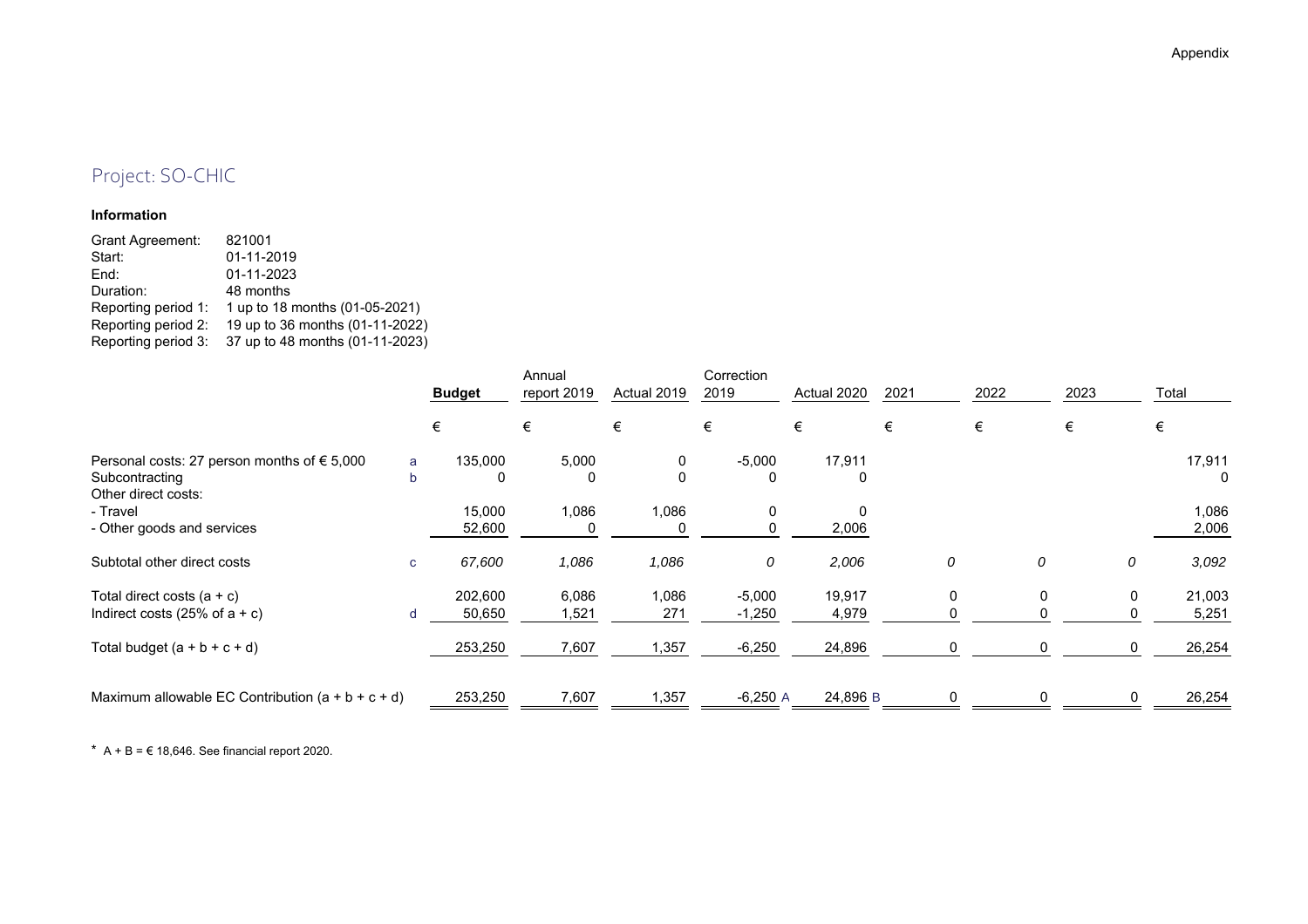# Project: INTERACT III

#### **Information**

| 1 up to 18 months (01-05-2021)  |
|---------------------------------|
| 19 up to 36 months (01-11-2022) |
| 37 up to 48 months (01-11-2023) |
|                                 |

|                                                     | <b>Budget</b> |        | Realisation |      |   |      |      |   |       |   |       |
|-----------------------------------------------------|---------------|--------|-------------|------|---|------|------|---|-------|---|-------|
|                                                     |               |        | 2020        | 2021 |   | 2022 | 2023 |   | 2024  |   | Total |
|                                                     |               | €      | €           | €    |   | €    | €    |   | $\in$ |   | €     |
| Personal costs: 9 person months                     | a             | 50,000 | 5,182       |      |   |      |      |   |       |   | 5,182 |
| Subcontracting<br>Other direct costs:               | b             | 0      | 0           |      |   |      |      |   |       |   | 0     |
| - Travel                                            |               | 12,900 | 456         |      |   |      |      |   |       |   | 456   |
| - Other goods and services                          |               | 9,000  |             |      |   |      |      |   |       |   | 0     |
| Subtotal other direct costs                         | $\mathbf{C}$  | 21,900 | 456         |      | 0 | 0    |      | 0 |       | 0 | 456   |
| Total direct costs $(a + c)$                        |               | 71,900 | 5,638       |      | 0 | 0    |      | 0 |       | 0 | 5,638 |
| Indirect costs (25% of $a + c$ )                    | d             | 17,975 | 1,409       |      | 0 |      |      | 0 |       |   | 1,409 |
| Total budget $(a + b + c + d)$                      |               | 89,875 | 7,047       |      | 0 |      |      | 0 |       |   | 7,047 |
| Maximum allowable EC Contribution $(a + b + c + d)$ |               | 89,875 | 7,047       |      | 0 | ი    |      | 0 |       |   | 7,047 |